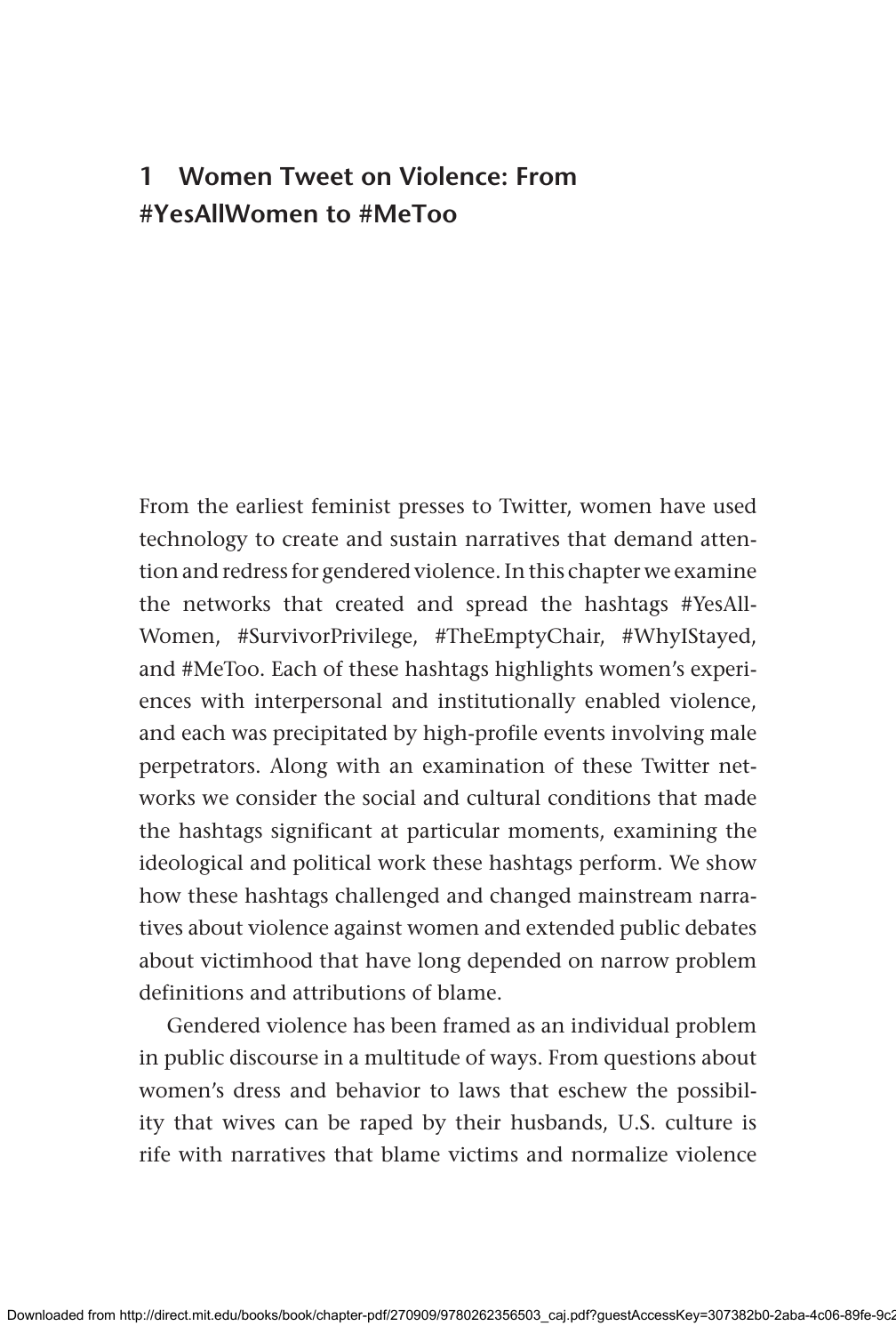against them.<sup>1</sup> As a result, men are rarely held accountable for their violent behavior, and when they are, they are understood to be individual bad actors. This framing ignores the realities of a culture that systemically and institutionally enables gendered violence. Feminist activists and scholars have been central to critiquing this culture. For example, Ana Clarissa Rojas argues that domestic and intimate partner violence is "medicalized" when it becomes an individual issue managed by law enforcement and doctors rather than a social problem predicated on longentrenched social norms of gender.<sup>2</sup> Andrea Ritchie's groundbreaking work *Invisible No More* charts how the sexual violence that Black girls experience in their youth contributes to their likely incarceration years later. She argues for more effective interventions that acknowledge the cultural and social realities that make girls vulnerable to predation.3

On social media, victim blaming can intensify. Bailey Poland and Kate Mann have offered detailed accounts of the ways women are targeted through violent online practices such as trolling, doxing, and even swatting, which encourages state violence in the offline world.<sup>4</sup> And just as in the offline world, some narratives of online gendered violence have held victims accountable. If you are being attacked online, these narratives suggest, *why are you talking about this issue? Why are you using this forum or platform? If you don't like it, leave*. But, like media outlets of the past, the web has become a space to challenge these narratives.

The #YesAllWomen network and those we examine that follow it in this chapter and the next two chapters are part of what has come to be known as "Feminist Twitter."5 Feminist Twitter is diverse and existed in various forms long before #YesAllWomen, thanks to women and feminist allies online organically building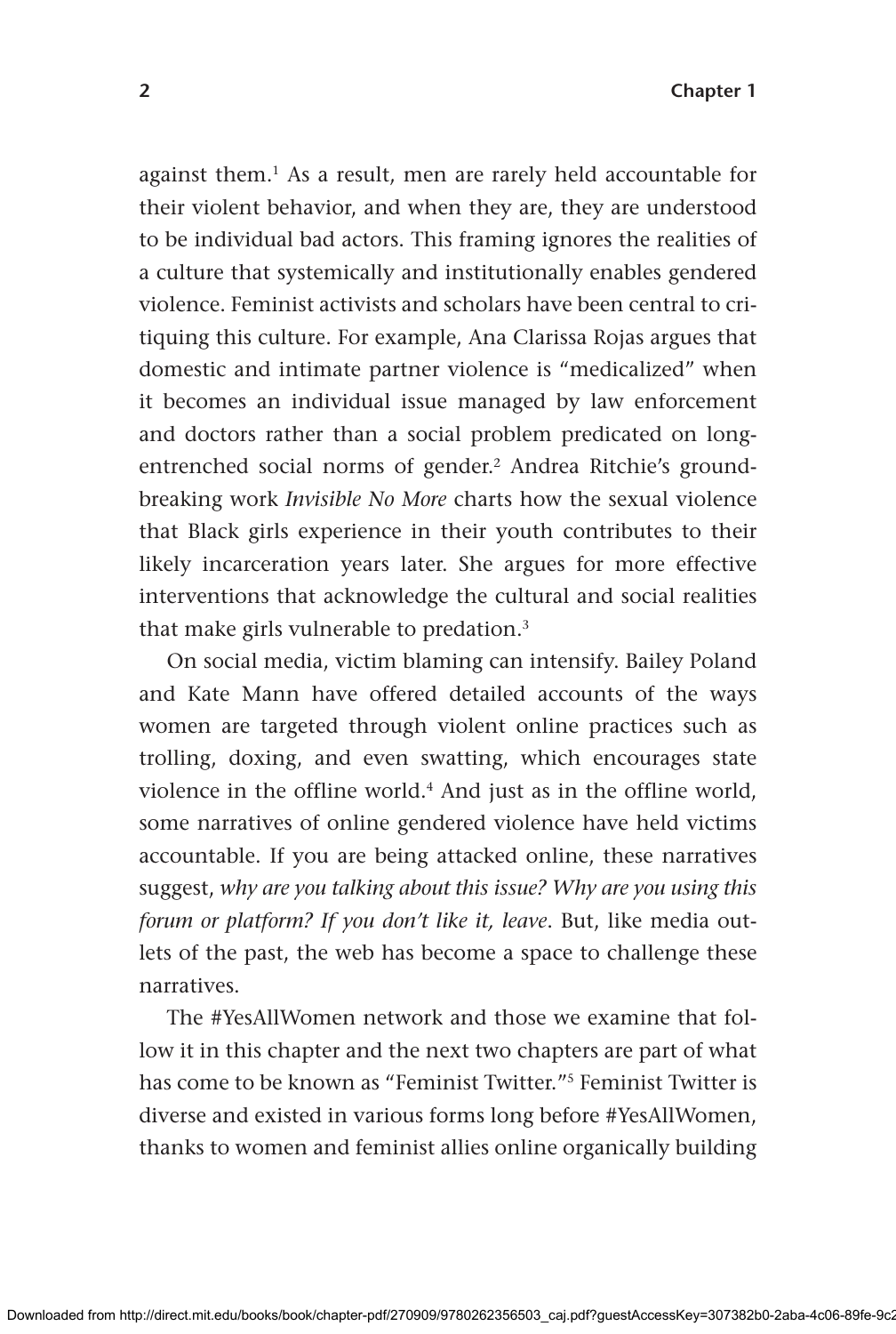publics through common concerns. Yet #YesAllWomen seems to have opened the floodgates of feminist hashtag activism—the length of time between the high-profile trending of feminist tags lessened remarkably beginning in 2014—while around the same time, mainstream and traditional media outlets began running profiles of Feminist Twitter debates and figures.

Feminist Twitter, and earlier iterations of it such as feminist blog rings, are spaces where misogyny is challenged online in the tradition of the early feminist press. For survivors of violence, the internet has enabled networks of solidarity beyond geographic boundaries, fostered consciousness raising, and provided a forum for storytelling with less physical risk. Before the popularization of Twitter, a photoblog titled *Hollaback!* became a space for people who experienced street harassment to share the photos of their assailants online. The blog grew to include offline chapters in different cities and countries around the world that fight street harassment through public education and women's empowerment.<sup>6</sup> In 2014 the platform released a video documenting one woman's daylong experience of catcalling that went viral for raising questions about race and street harassment.<sup>7</sup>

The networks that form around women employing hashtags to talk about gendered violence on Twitter, like the ones we examine in this chapter, become spaces where a growing number of people, connected by their use of hashtags and the shared trauma that inspired their deployment, can amplify the same kinds of feminist critiques that have often had only limited or elite reach. This practice has led to the creation of networks that offer cathartic release and solidarity among those sharing stories of victimization and survival while making unignorable the political and cultural demands of a still violently patriarchal society.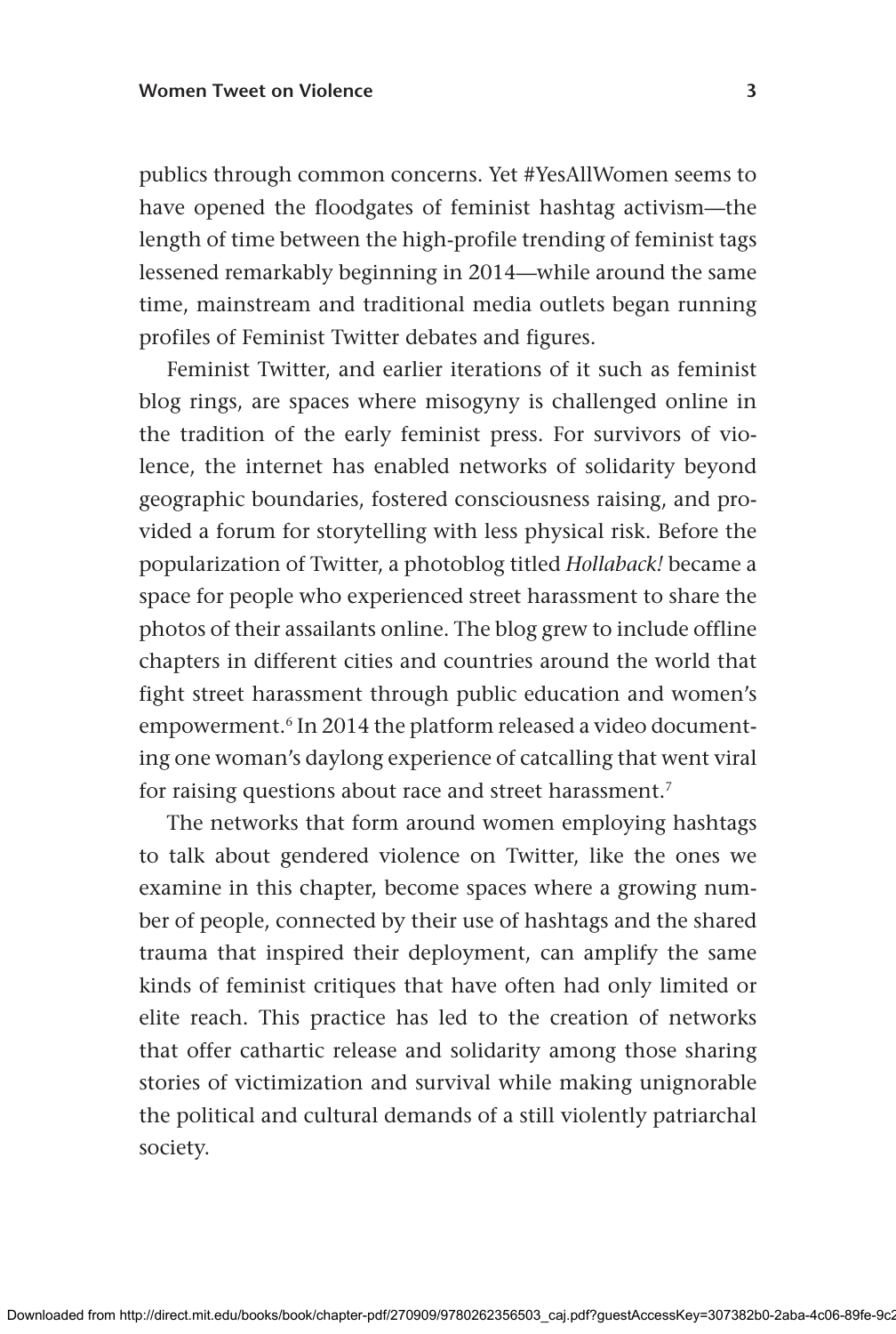For this chapter, Wagatwe Wanjuki, the activist and antisexual violence advocate who created #SurvivorPrivilege, has contributed a reflection on pages 8 to 10.

# **#YesAllWomen: The Building Blocks of Hashtag Solidarity**

On May 23, 2014, twenty-two-year-old Elliot Rodger stabbed his three roommates to death before embarking on a shooting spree near the campus of the University of California, Santa Barbara, that left three more dead and fourteen injured. Rodger exchanged gunfire with police before fatally shooting himself. It was later discovered that Rodger had created YouTube videos and a written manifesto explaining the impetus for his violence, citing a desire to retaliate against women who would not date him. His logic was nurtured in dangerous online men's rights and incel (involuntarily celibate) groups that the Southern Poverty Law Center has recently added to its list of hate groups.<sup>8</sup> Rodger's manifesto was circulated by many news outlets, some of which played portions of the videos in which Rodger professed disdain for immigrants and disgust for white women who would date men of color but not him. A copy of his final video, with nearly a million views, remains on YouTube as we write.

Rodger's deadly violence sparked a national debate about men's entitlement and violent behavior toward women. Writers at popular outlets such as *Slate* and *Salon* positioned Rodger's violence within the context of the social pressure men exert when they assume that women should be sexually available to them.<sup>9</sup> Male readers and commentators quickly jumped in with arguments that not all men behave this way. Though these men rarely used the exact words "not all men," their message could be summed up with that succinct phrasing. Using the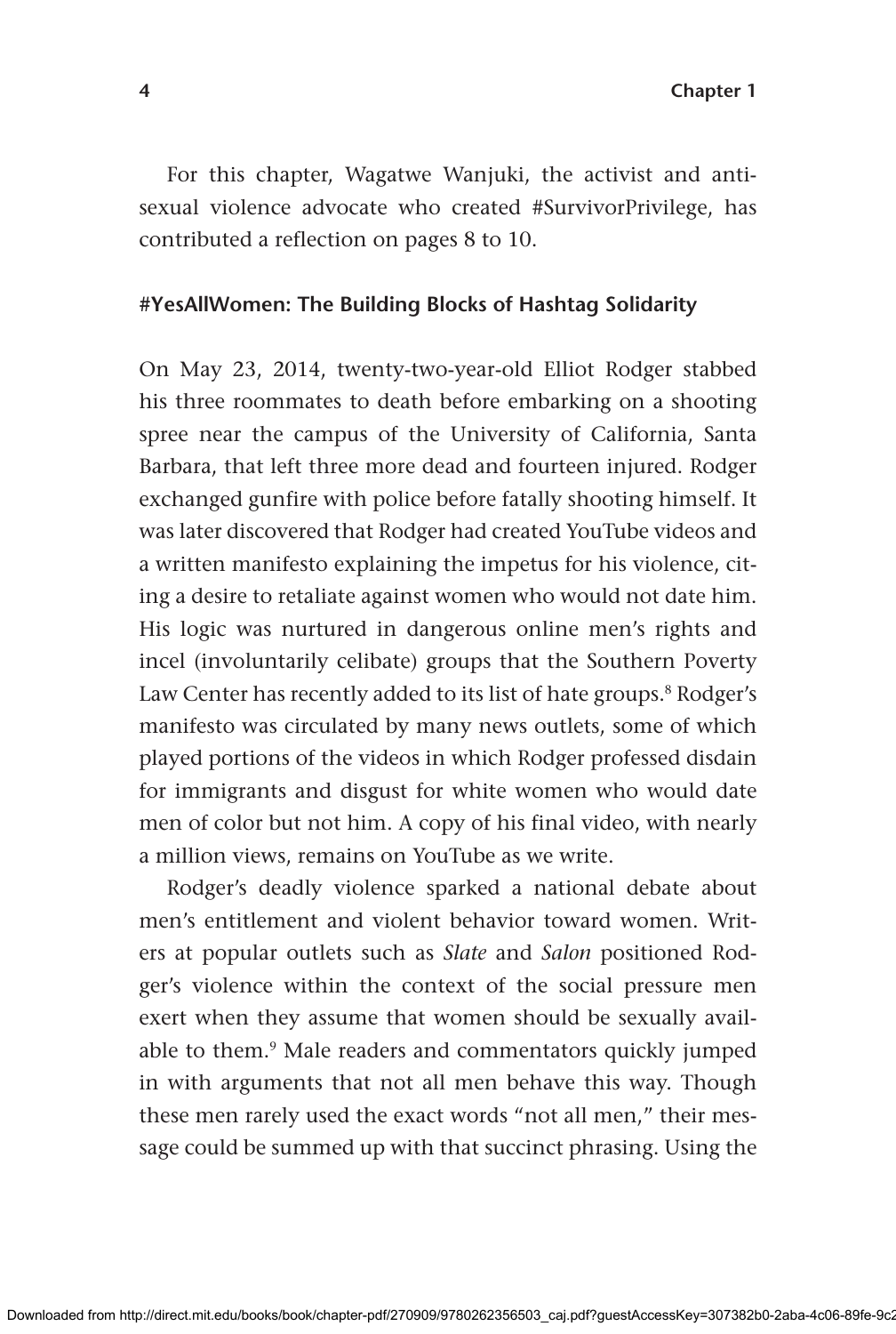hashtag #NotAllMen created by Twitter user @sassycrass a year earlier, feminists mocked this recurrent practice of men's desire to distance themselves from misogynistic violence. On May 24, 2014, user @gildedspine started the hashtag #YesAllWomen to decry this distancing practice by men and to highlight women's shared experiences of sexism and misogyny.<sup>10</sup> Within four days, #YesAllWomen had been tweeted more than a million times.

At its peak, #YesAllWomen resulted in more than 60,000 tweets an hour. The oldest and largest of the hashtags we examine in this chapter, #YesAllWomen first trended in late May 2014, following the discovery of Elliot Rodger's misogynistic YouTube videos. During our observation window (May 23, 2014–June 30, 2015), the hashtag was tweeted by more than one million distinct Twitter accounts connected by almost five million retweets and mentions (101,822 accounts and 457,824 connections in our 10 percent sample). The hashtag trended quickly, with one quarter of the tweets appearing the first day and nearly twothirds within the first week. #YesAllWomen remained popular for another two weeks, an unusually long duration compared with other hashtags reviewed in this chapter. By mid-June 2014 new tweets containing #YesAllWomen had slowed to only a few per day.11

Though most popular in the United States and the UK, #YesAllWomen also trended in Pakistan and Iran, often appearing alongside its instigating hashtag, #NotAllMen, and political and cultural hashtags associated with women's issues, such as #RapeCulture and #Feminism. Notably, while they sometimes co-occurred, the hashtag trended on a much larger scale than phrases and hashtags created by elites to discuss women's marginalization, such as Nancy Pelosi and Barbara Boxer's "war on women," showing the power of ordinary women to create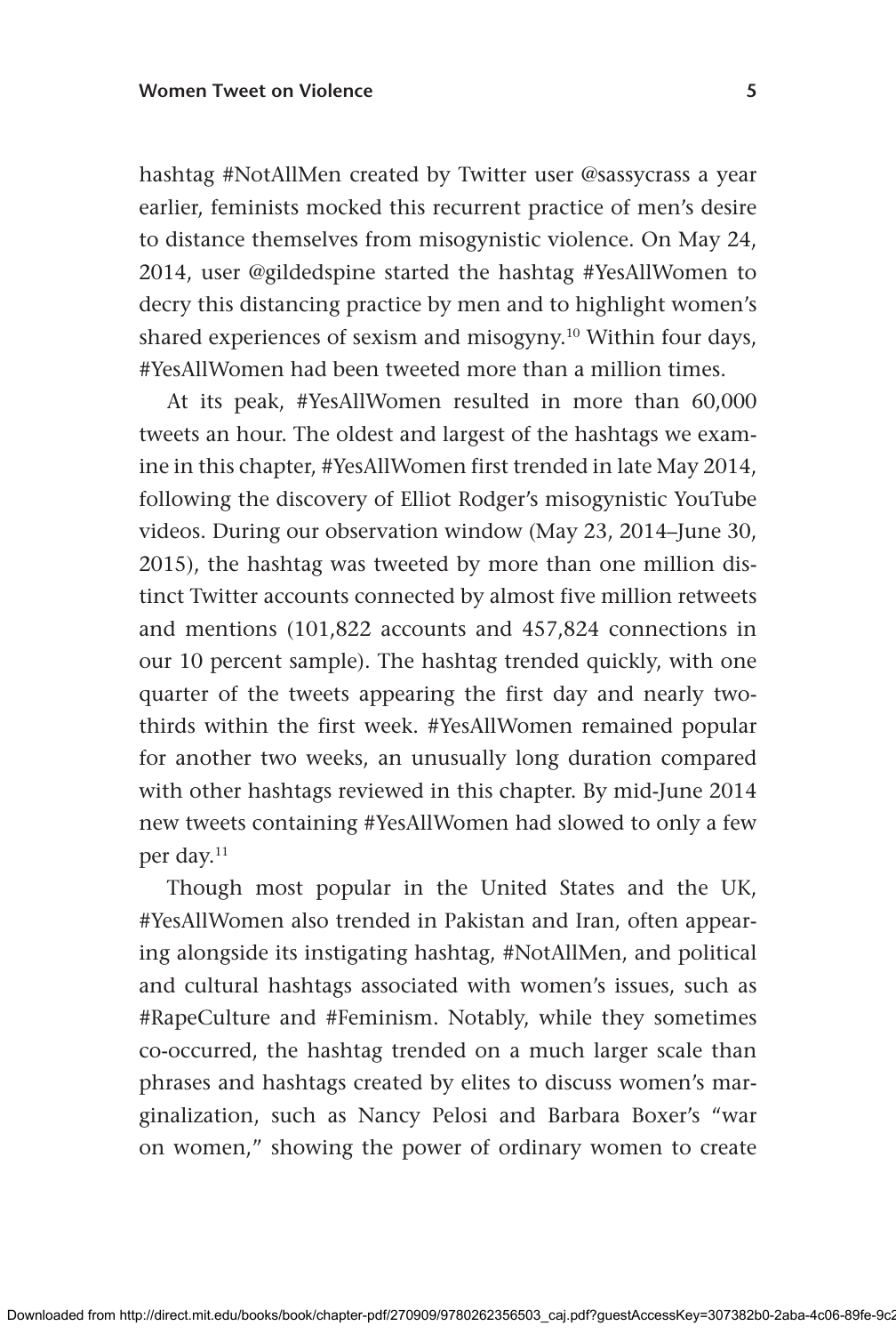relatable public narrative. #YesAllWomen spoke to a global experience of patriarchal hegemony, rape culture, and misogyny.

The #YesAllWomen network provided a place for women to candidly discuss the harassment they experienced and find solidarity in other stories like their own.12 As author Soraya Chemaly tweeted, "#NotAllMen practice violence against women but #YesAllWomen live with the threat of male violence. Every. Single. Day. All over the world." In illustrating the widespread nature of patriarchal and misogynistic thinking, #YesAllWomen documented the impact of gendered violence, demanded that defensive men sit and listen, and created rhetorical kinship among women. As Beins describes in her consideration of feminist slogans in the 1970s, phrases that work to flatten identitybased differences are important in social movements that orient their demands along a single central access of marginalization.13 The popularity of #YesAllWomen illustrates the ways the logic of activist slogans and feminist discourse has moved online, and effectively so. And just as activist utterances of solidarity have long worked as a form of interpellation in which collective identities are built through the ideological subject, so too this process works in online networks.14 In this case, women recognized themselves and their experiences in the ideological criticism offered in #YesAllWomen utterances.

As research by Jackson and Banaszczyk has detailed, the hashtag #YesAllWomen worked ideologically to (1) reprioritize the public's focus from narratives that downplay the prevalence of men committing violence (vis-à-vis the reactionary #NotAll-Men hashtag) to narratives acknowledging the frequency of women's experiences with violence, (2) illustrate the connection between everyday sexism and violence, and (3) legitimate the concept of rape culture.15 Popular tweets in the network offered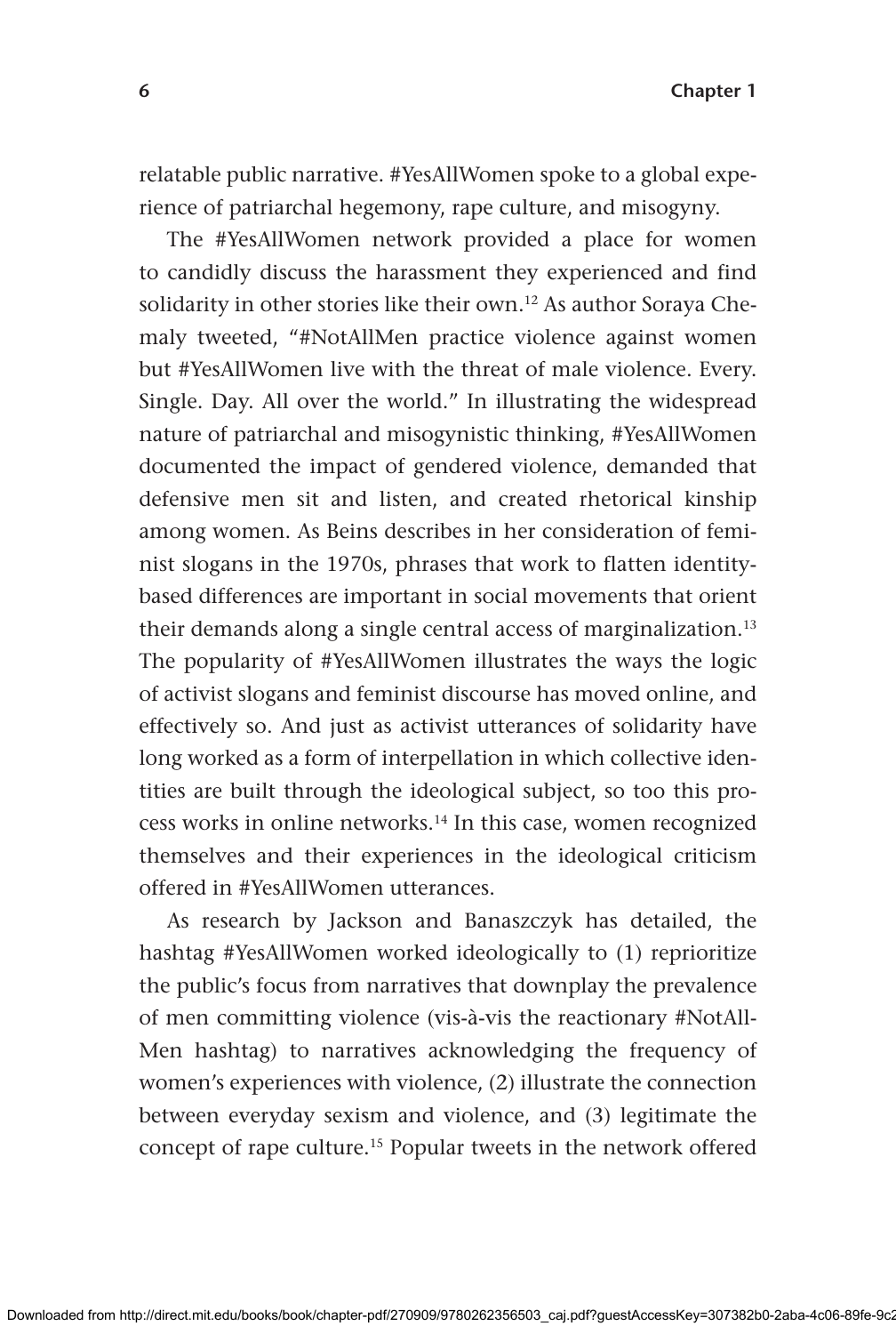"Because when a guy kills six people because he's a virgin and women reject him, he's met with sympathy. #YesAllWomen" and "#YesAllWomen are taught safety tips to prevent rape but not all men are taught about consent."

While many early tweets in the network framed the Isla Vista shooting as an example of the consequences of permitting a misogynistic culture, the network later became much broader, with few of the most popular tweets overall mentioning the shooting. Members of the network used the tag to connect issues of gender inequality across economic, health care, criminal justice, and business contexts to misogynistic violence and used illustrative language to show how the prevalence of this inequality normalizes sexual violence against women. For example, the hashtag was used alongside those related to equal pay for women in Hollywood and the renewal of the Violence Against Women Act by congress. Together, the users in the #YesAllWomen hashtag provided a cultural intervention that refused to accept the violence perpetrated by Elliot Rodgers as an aberration, instead connecting it to the various way misogyny is normalized and even celebrated in U.S. culture and the diverse ways the everyday violence of this misogyny is experienced by women.

#YesAllWomen was covered extensively in traditional media outlets, with cable news segments and front-page reporting in prominent print publications such as *Time* and *People* and on NPR and MSNBC. The success of the hashtag can be measured in both its popularity and the other hashtags and online debates it spurred. In addition to responding to #NotAllMen narratives, #YesAllWomen spurred #YesAllWhiteWomen, a hashtag that called for important intracommunity debate about the erasure of women of color in feminist histories and within the most widely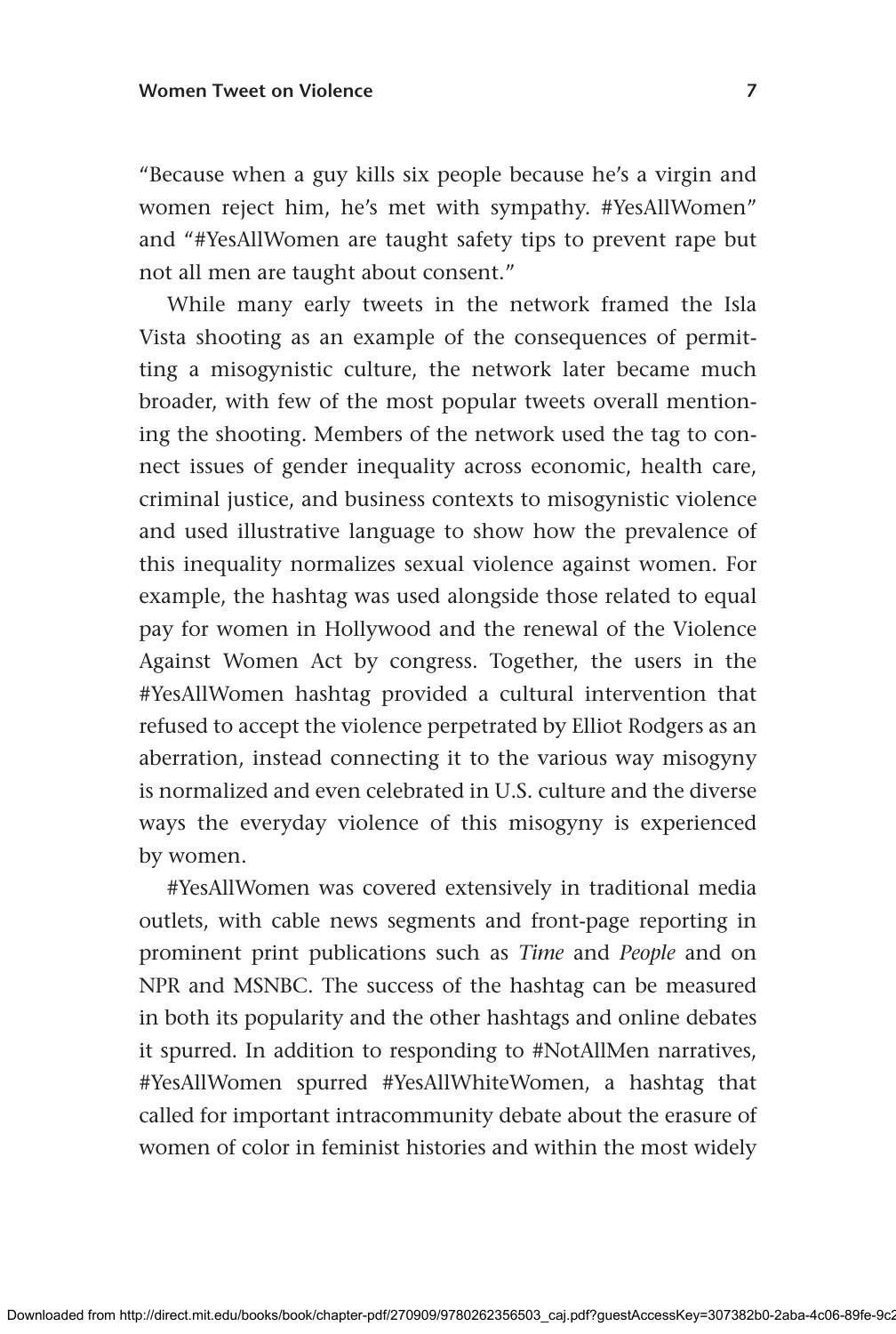**8 Chapter 1**

shared tweets using the hashtag itself. We explore the topic of women of color feminist hashtags and intersectionality in more depth in chapter 2. In chapter 6 we explore the hashtag #All-MenCan, a derivative hashtag intended to promote men's solidarity with women on the issues of sexual violence and misogyny.

# **#SurvivorPrivilege: Considering Lasting Consequences**

On June 6, 2014, conservative commentator George Will wrote an op-ed for the *Washington Post* suggesting that the way university administrators respond to sexual violence on campus "make[s] victimhood a coveted status that confers privileges" and makes "victims proliferate."16 Will's arguments were painfully out of touch with data showing not only that sexual assault is underreported on college campuses but also that survivors face the most lasting consequences of often poorly written and poorly implemented university student conduct policies.17 In response, campus antirape activist Wagatwe Wanjunki tweeted, "The #SurvivorPrivilege of being too scared to leave my dorm room for fear of running into my perp."

Wanjunki detailed in tweets how her assault led her to be kicked out of school, with more than \$10,000 in debt.

# **A Survivor-Activist on #SurvivorPrivilege Wagatwe Wanjuki**

The story of how I, for the first time, made something trend nationally on Twitter is a perfect example of my journey as both a survivor of sexual violence and a digital activist demanding justice for survivors.

During a bus ride to Washington, D.C., to help with a training I kept seeing links and tweets about a column that the *Washington*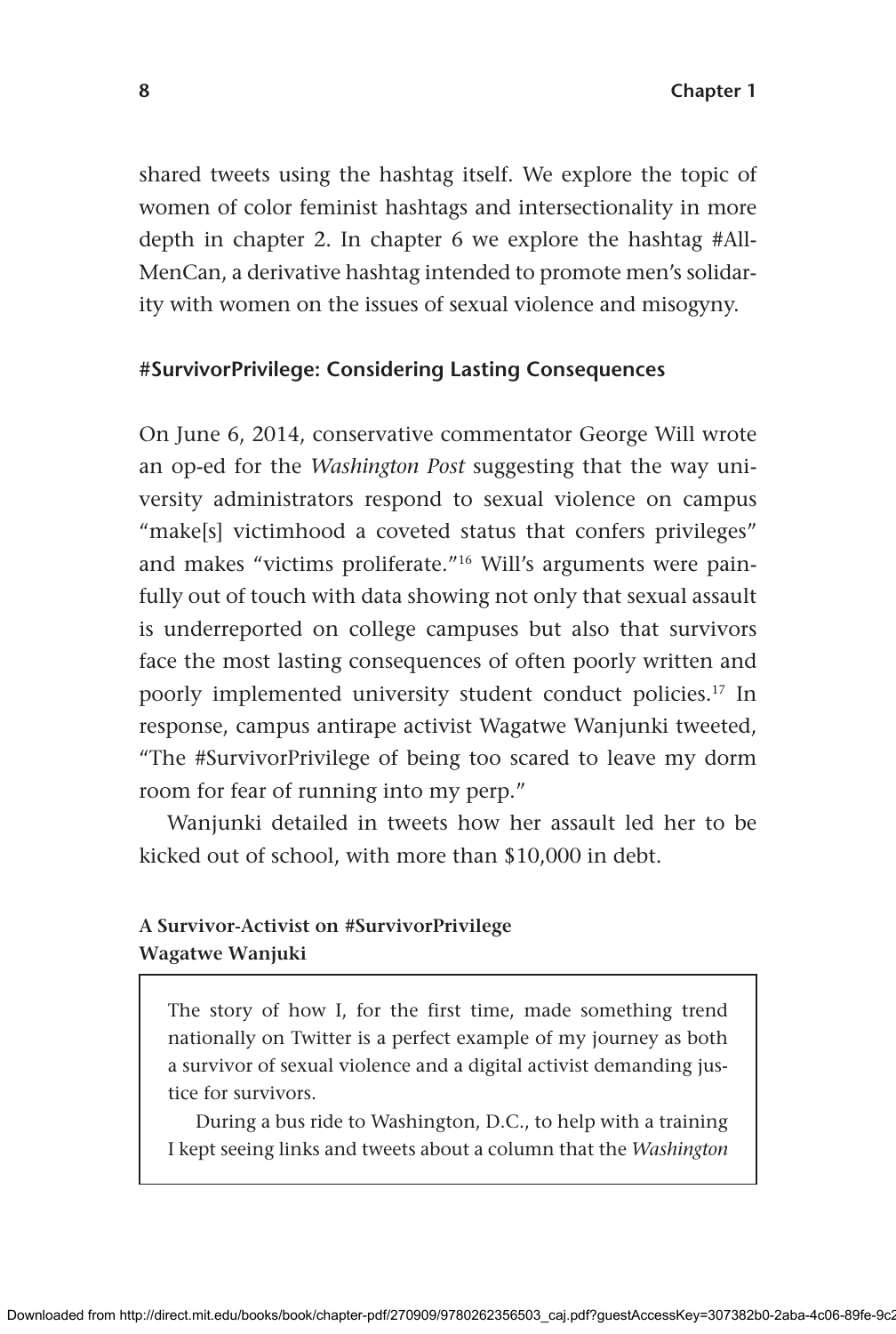*Post*'s George Will wrote about campus sexual assault. In the interest of #selfcare, I tried to avoid reading Will's piece but gathered he suggested that victims of assault somehow benefit from the experience. I didn't want to give the *Post* the online traffic, and once you've read one piece by an old, privileged white man complaining about holding rapists accountable, you've read them all. However, something about the outrage seemed a little different. The righteous anger was stronger and more widespread; I noticed people outside my normal circle of antirape activists were condemning it.

I wanted to join the conversation, and I finally read the piece at the center of the firestorm. It left me so livid that I was shaking a tiny bit from rage. I didn't want to scare the stranger sitting next to me, so I did what any other self-respecting outraged millennial with a smartphone would do—I took my outrage to Twitter. Tweeting *"Where's my survivor privilege? Was expelled & have \$10,000s of private student loans used to attend school that didn't care I was raped,"* I turned my tweets of rage into the #SurvivorPrivilege hashtag and, to my complete surprise, it took off.

I had no expectations that the hashtag would go viral; I just wanted to use the little platform I had to clap back at the sexist media that tried to minimize my experience and discount the work my fellow survivor-activists did for safer campuses by demanding increased accountability. Since I didn't have my own column at a renowned, widely read newspaper, I used Twitter to create space for a counternarrative that revealed the truth about campus sexual assault as well as shining truth on the fact that the article written by Mr. Will was not based on the reality of survivor stories.

In retrospect, I see why #SurvivorPrivilege trended so quickly. It was a powerful hashtag because it both provided a community for survivors to tell their stories while also creating a powerful, overwhelming counternarrative to Will's column. Through the research and activism I've done over the past decade I have reached the conclusion that breaking the silence around victimhood and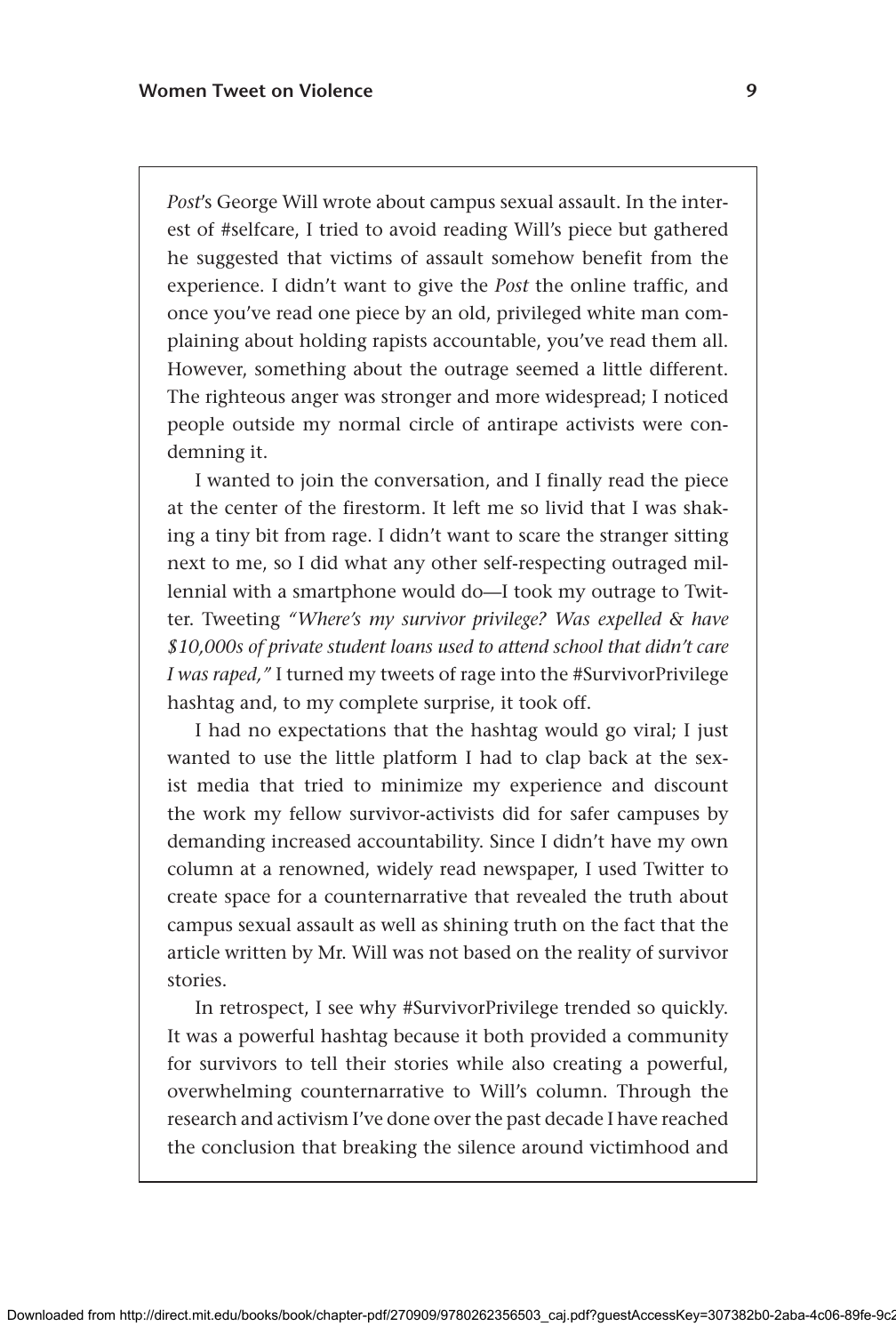more accurate media coverage of sexual violence are extremely powerful tools in countering rape culture.

By creating a public, shared space for survivors to amplify the reality of surviving gender-based violence, we were able to use our truths to debunk irrational concerns that being raped offers privileges or advantages. With the combined power of our stories, we didn't just feel less alone, we also raised our voices to create a stronger and more accurate media narrative. Instead of simply being outraged, we were able to channel our anger in a way that was productive by revealing the truth about survivors' lived experiences.

Rape culture is vast and complex; it can affect every aspect of our lives, often in ways we don't understand. That's why I use Twitter as just one of many tools in my work toward a world free of sexual violence. As we increasingly force institutions with power to listen to our survivor stories, we are able to also chip away at the systems that enable individuals to harm with impunity. We will win—through self-empowerment, community connection, and refusing to shut up.

#SurvivorPrivilege trended less than a month after #YesAll-Women, starting on June 9, 2014, and remaining popular for several days, eventually appearing in more than 20,000 tweets in following week. Tweets continued to appear occasionally in the weeks that followed, although nearly 87 percent appeared in the first week, and virtually no tweets containing the hashtag appeared after July 1, 2014. Our data include 1,822 tweets sent by 268 unique users connected by 775 retweet and mention links. The smallest of the networks we examine in this chapter, the hashtag centered on four accounts (pictured in figure 1.1): George Will (@georgewill) and the *Washington Post* (@washingtonpost), respectively the author and the source of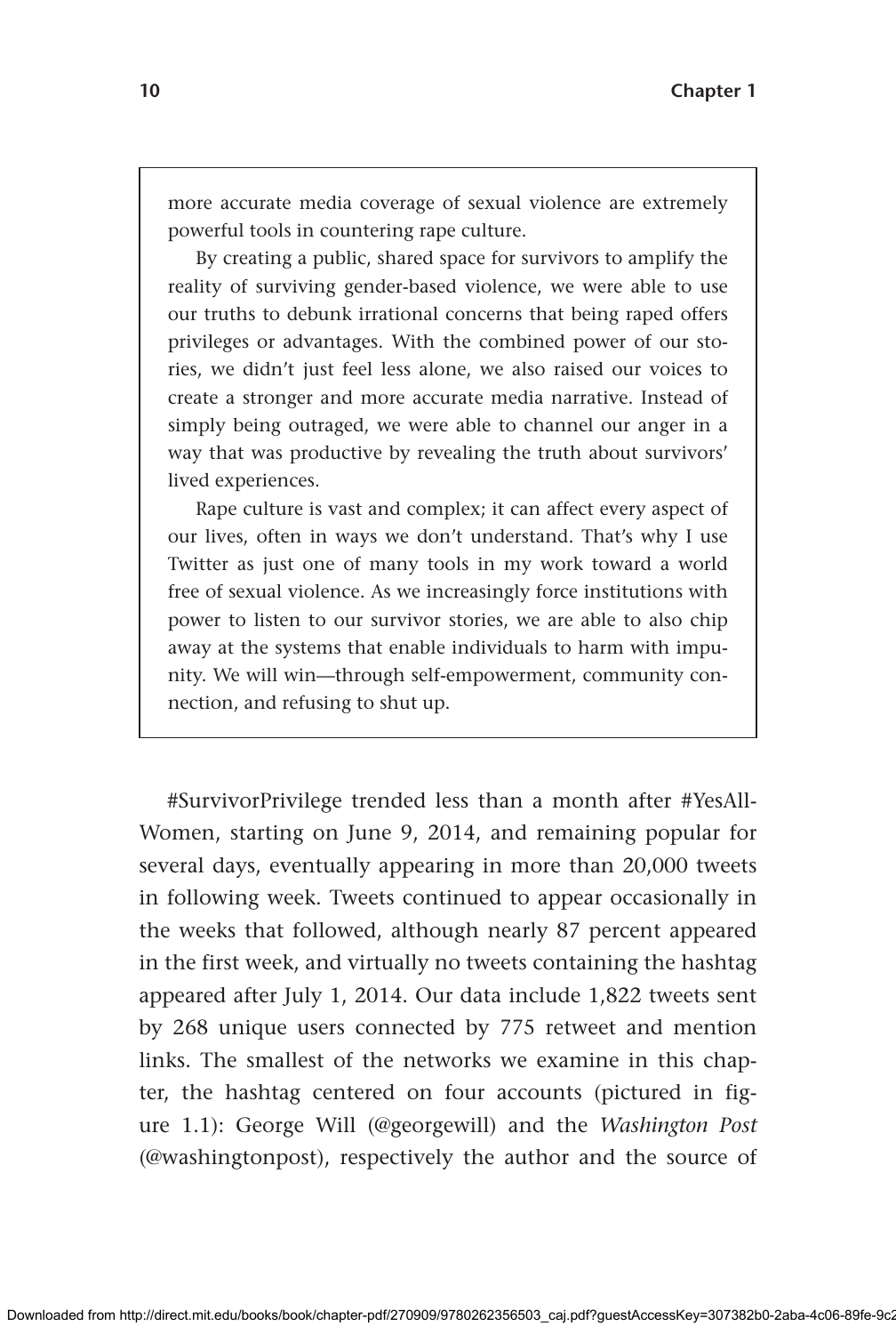the original article, who were frequently mentioned in critiques, and Wagatwe Wanjuki (@wagatwe) and Katie Klabusich (@Katie\_ Speak), whose tweets critiquing Will were retweeted hundreds of times.

Although George Will's Twitter handle appears most frequently in the #SurvivorPrivilege network (through mentions), he did not engage directly with the hashtag or resulting network. Indeed, the most popularly co-occurring hashtags, #Rape, #RapeCulture, and #FireGeorgeWill, illustrate that the prevailing conversation in the network was decisively pushing back against Will's message.

Many high-profile and central members of Feminist Twitter contributed to this hashtag along with Wanjuki, including feminist commentators Zerlina Maxwell and Katie Klabusich. Feminist publications and digital media outlets also shared and spread the hashtag, including Mic and Feministing. The website PolicyMic, a central player in the later hashtag #AllMenCan, which is covered in chapter 6 of this book, interviewed Wanjuki and featured the tweets of other Twitter users, who shared horrific and lasting examples of their so-called #SurvivorPrivilege in action. Users explained how their sexual assaults affected their grades, mental health, relationships, and professional successes and finances.

#SurvivorPrivilege is an example of the thoughtful media criticism that arises from digital counterpublics. This media criticism specifically critiques rape-apology and victim-blaming narratives that construct survivors, and specifically women survivors, as diabolical schemers who reap social reward for accusing men of predatory behaviors. Thus these tweets focused on (1) the lasting, negative, and everyday consequences of assault and abuse that affect women long after their victimization, and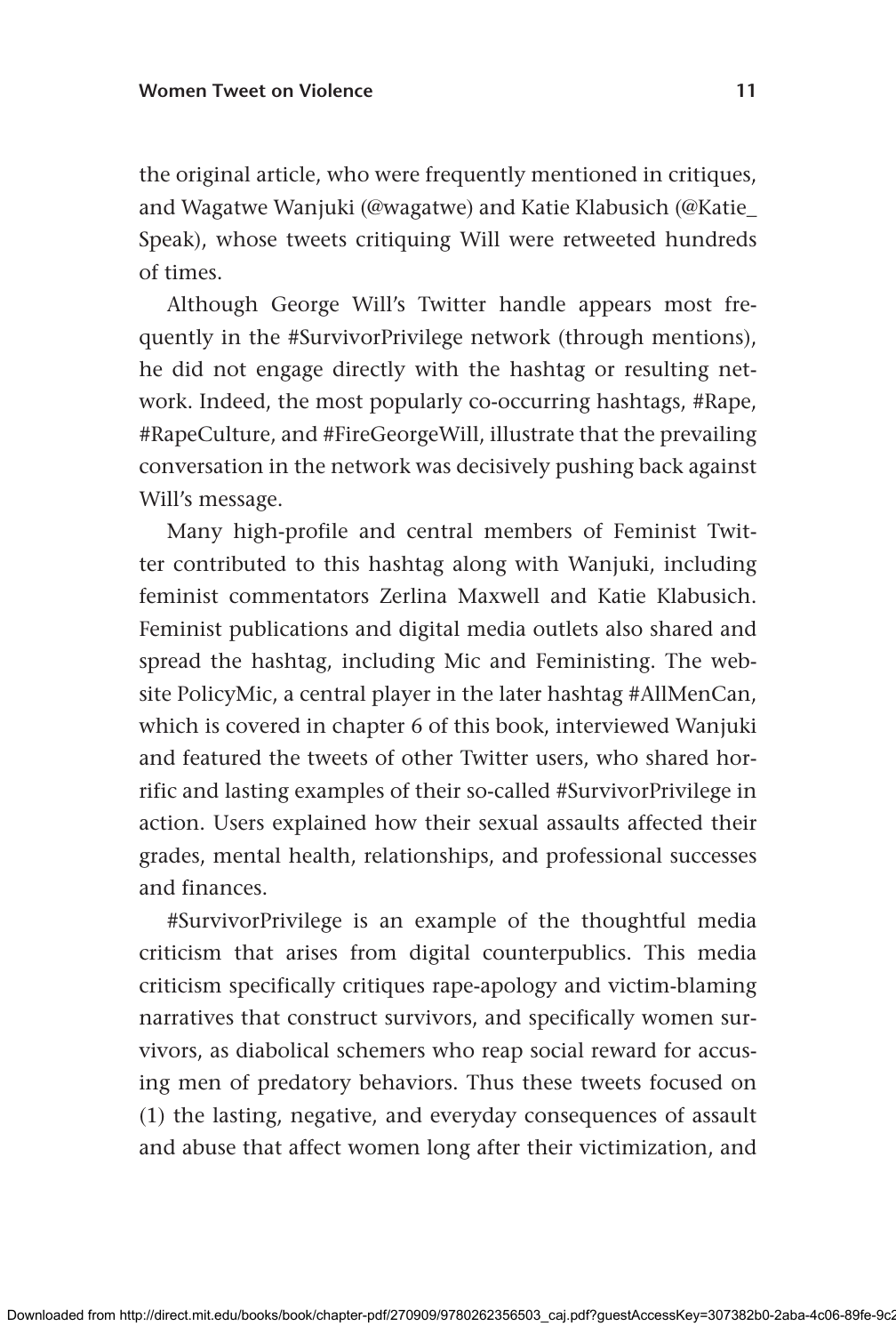

#### **Figure 1.1**

Visualization of #SurvivorPrivilege retweet and mention network. In this and all network graphs throughout the book, network nodes are individual Twitter accounts, represented by circles, and links are retweets and mentions, represented by lines connecting interacting nodes. Nodes in this graph are sized by in-degree, such that the largest nodes have the most retweets and mentions. This graph was generated in Gephi using the ForceAtlas2 force-directed layout algorithm.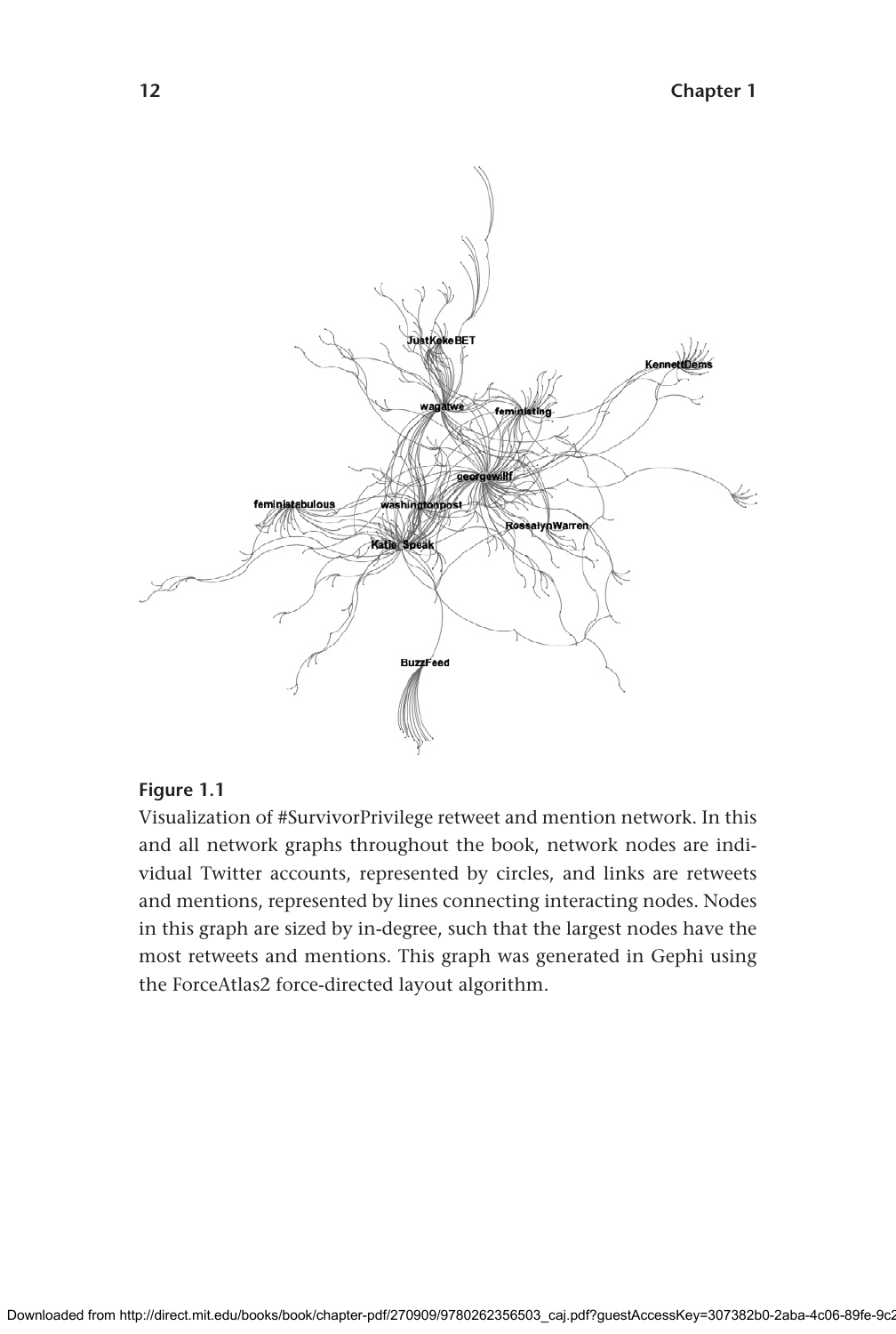**Women Tweet on Violence 13**

(2) critiquing mainstream narratives that victim blame or work as rape apology, and particularly the fact that high-profile mainstream publications give space to narratives like Will's.

For example, one user tweeted, "#SurvivorPrivilege is actually finding solace in absolutely awful, triggering tweets because I know I'm not alone." Another wrote, "#SurvivorPrivilege was seeing my rapist every morning in the dining hall casually pouring himself cereal after he threatened to kill me." In direct media criticism, Klabusich tweeted, "The @washingtonpost column wasn't just a 'difference of opinion.' @georgewill is contributing violent rhetoric and harm. #survivorprivilege," and the feminist outlet Feministing shared its coverage of the story with the headline, "#SurvivorPrivilege shows George Will just how fun it is to be a rape survivor." Together, the contributions to the hashtag made demands that women survivors be heard and that the severity of personal consequences faced by victims of violence be acknowledged.

# **#WhyIStayed: Expanding Victimhood**

Similarly, #WhyIStayed became an opportunity for survivors of intimate partner violence to share their stories. Following the September 8, 2014, release of video footage of Baltimore Ravens football player Ray Rice's violent attack on his fiancée and later wife, Janay Palmer, in a casino elevator, news media outlets engaged in egregious displays of victim blaming. Hosts on *Fox News*'s "Fox & Friends" argued that Palmer set a bad example to other women by following through on the marriage and staying with Rice through all his legal trouble. An on-air reporter jokingly quipped that Palmer should have just taken the stairs to avoid being in the elevator with Rice.<sup>18</sup> In a discussion of this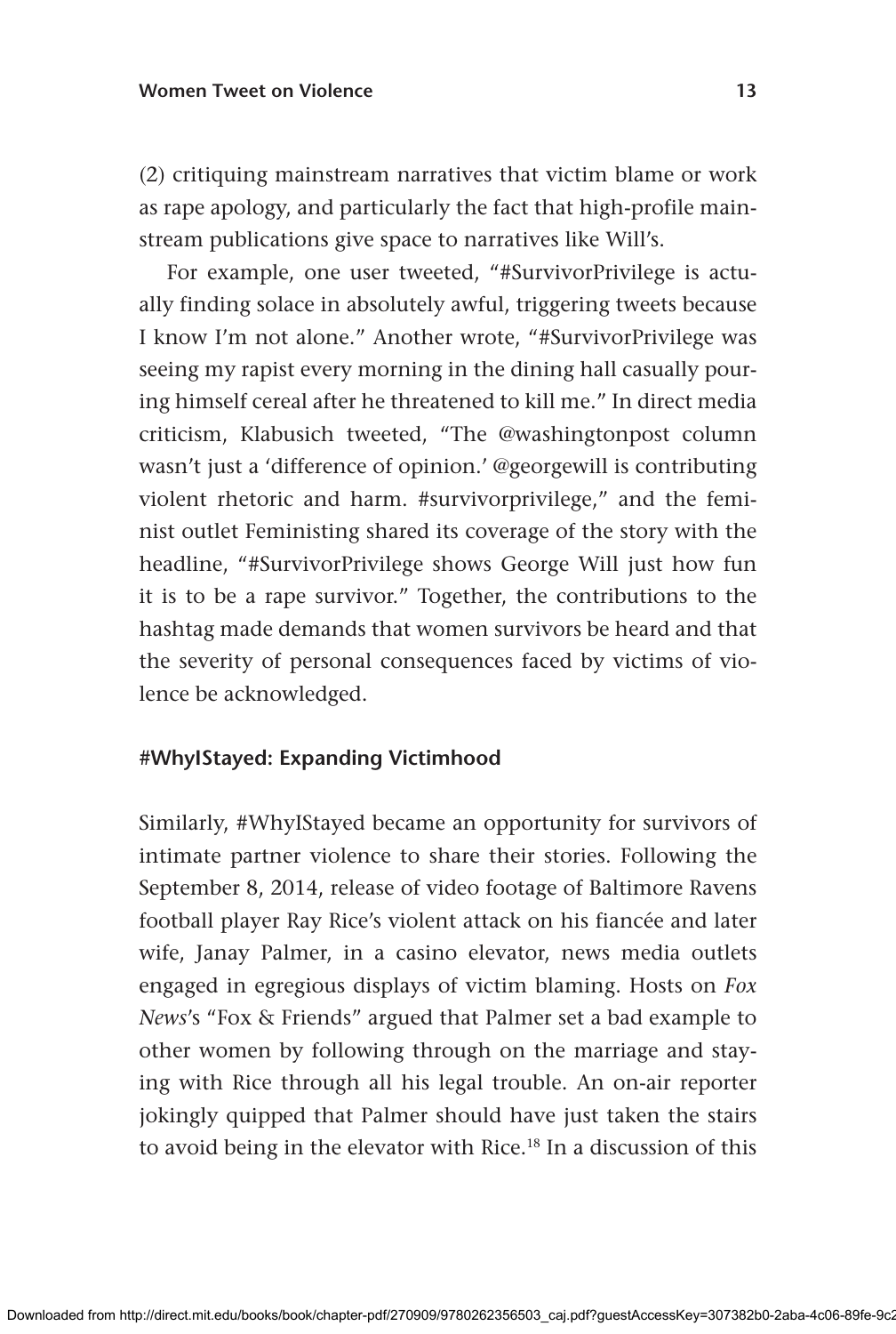newsclip with fellow survivors, Twitter user Beverly Gooden wrote, "I stayed because I thought it would get better. It never got any better. #WhyIStayed." The same day, Gooden took to her blog to elaborate on why she created the hashtag. She wrote:

For over a year, I was physically abused by my ex-husband. When TMZ released the video of Ray Rice punching, dragging, and spitting on his wife this morning, the internet exploded with questions about *her*. Why didn't she leave? Why did she marry him? **Why did she stay?** I can't speak for Janay Rice, but I can speak for Beverly Gooden. Why did I stay? Check out some of my reasons here. Leaving was a process, not an event. And sometimes it takes a while to navigate through the process. I believe in storytelling. I believe in the power of shared experience. I believe that we find strength in community. That is why I created this hashtag. I hope those tweeting using #WhyIStayed find a voice, find love, find compassion, and find hope.<sup>19</sup>

Her tweet and the hashtag were amplified; #WhyIStayed appeared more than 100,000 times beginning on September 8, 2014. Our data include more than 13,000 of these tweets, 85 percent of which were posted in the week following Gooden's September 8 message. Like #SurvivorPrivilege, #WhyIStayed was relatively short-lived with almost no new tweets appearing after a month had elapsed. #WhyIStayed tweets were sent by 8,952 users connected by 8,663 retweets and featured messages about Rice and Palmer, domestic violence, and escaping domestic violence. The network centered on creator Gooden (@bevtgooden), who was retweeted and mentioned twice as often as the next most popular users. While #WhyIStayed is one of the smaller networks examined here, it is nonetheless diverse, including well-known male writers such as Daniel José Older and Judd Legum, who used the hashtag as a form of allyship to share and highlight women's experiences with their followers; celebrities such as actress Reagan Gomez-Preston (@ReaganGomez);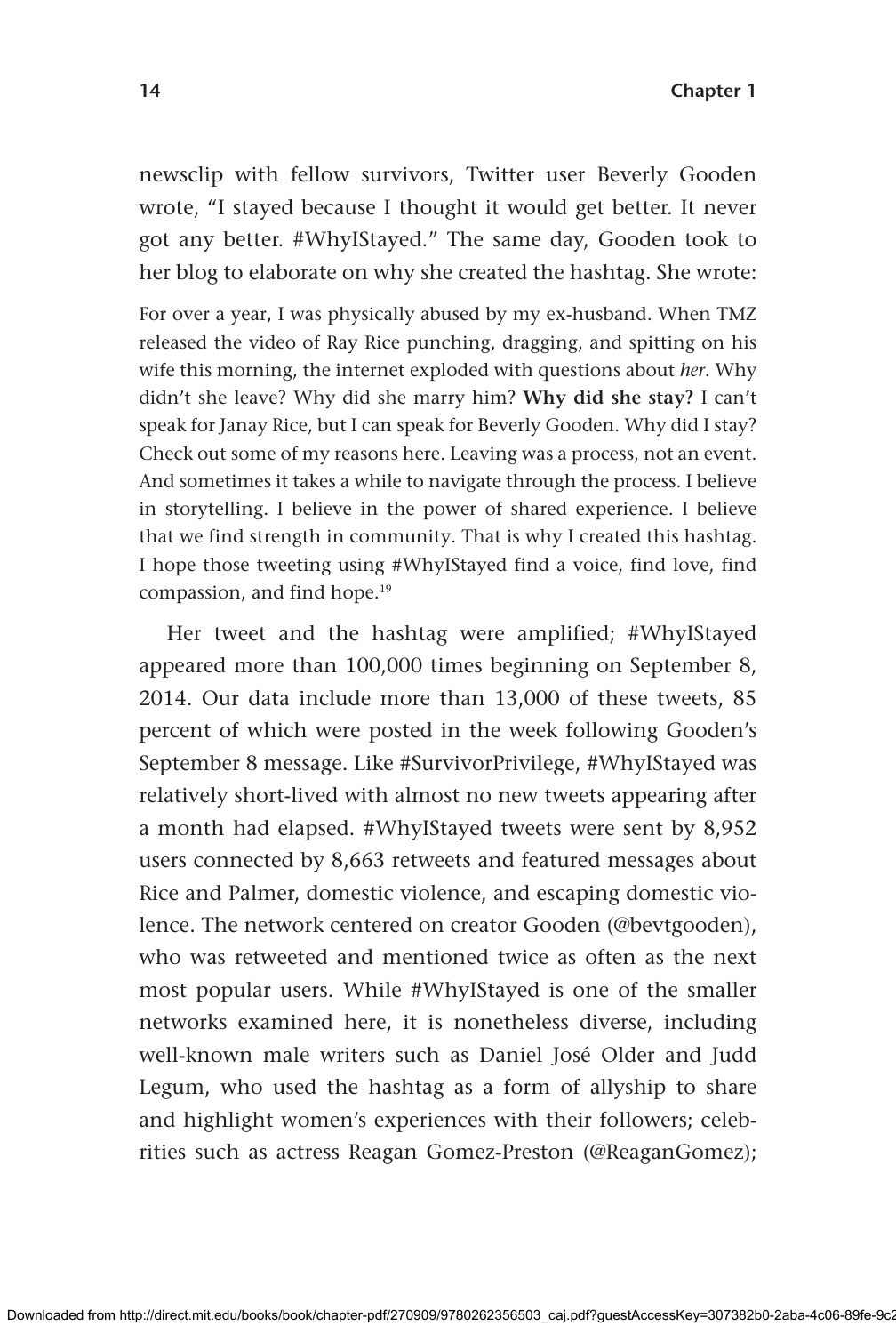influential members of Feminist Twitter (including Soraya Chemaly and Dana Bolger); advocacy organizations highlighting resources for domestic violence victims (such as @NOMOREorg and @KnowYourIX); and ordinary women sharing their own stories of abuse and survival.20

#WhyIStayed allowed users to share their reasons for staying in abusive relationships by illustrating the coercive language and behaviors their partners used against them and, like other hashtags examined here, created a community around an experience of violence that might otherwise lead to isolation and shame. In #WhyIStayed tweets, two primary frames emerged that (1) countered popular victim blaming narratives and (2) highlighted toxic relational behaviors as a form of public awareness. Thus, like other hashtags reviewed in this chapter, #WhyIStayed addressed the cultural prevalence of victim-blaming narratives and the work such narratives do to absolve men in particular of their responsibility to end violence. This hashtag included tweets that illustrated the systemic consequences of domestic violence. For example, Safe Horizon, one of the nation's oldest domestic abuse hotlines, used the hashtag to share statistics on the startling rate of homelessness among women and families fleeing abuse, and Think Progress, the news site run by the Center for American Progress Action Fund, shared statistics related to the frequent murder of women trying to flee domestic violence. The adoption of the hashtag by advocacy organizations and niche media illustrates that such organizations follow and very much respond to discourses organically produced by ordinary citizens.

#WhyIStayed also served as a form of public education as it outlined the manipulative behavior of abusers, as well as the difficulty women in abusive relationships face trying to avoid and escape such situations. Women shared stories about the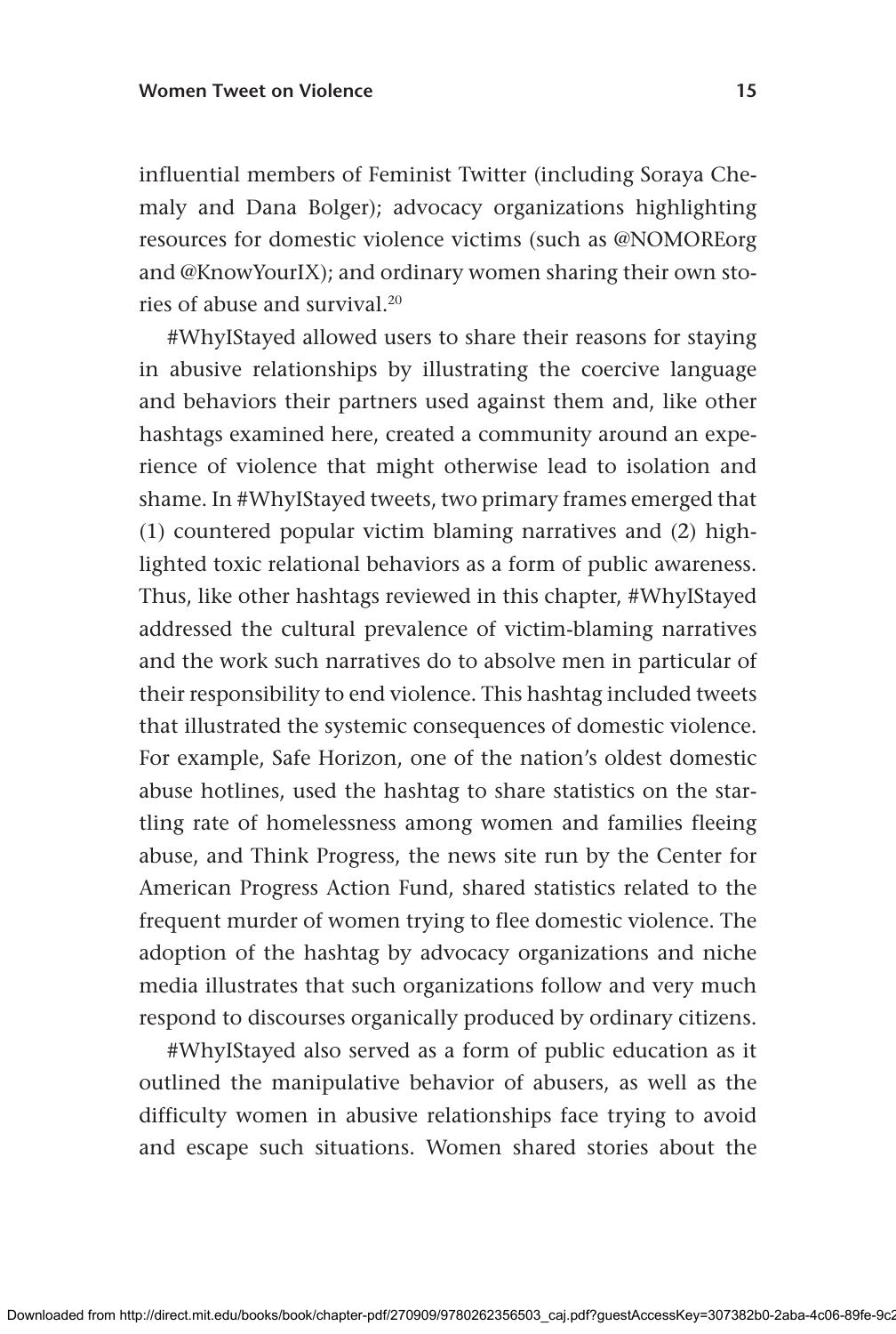

Safe Horizon @ @SafeHorizon · 9 Sep 2014 #WhylStayed Because #domesticviolence is the 3rd leading cause of #homelessness.



b)



ThinkProgress @ @thinkprogress · 9 Sep 2014 Half of the black women killed by abusers are killed as they're trying to leave them #WhylStayed thkpr.gs/3564896

# **Figure 1.2**

Tweets from advocacy organizations and news sources featuring statistics on domestic violence using #WhyIStayed.<sup>21</sup>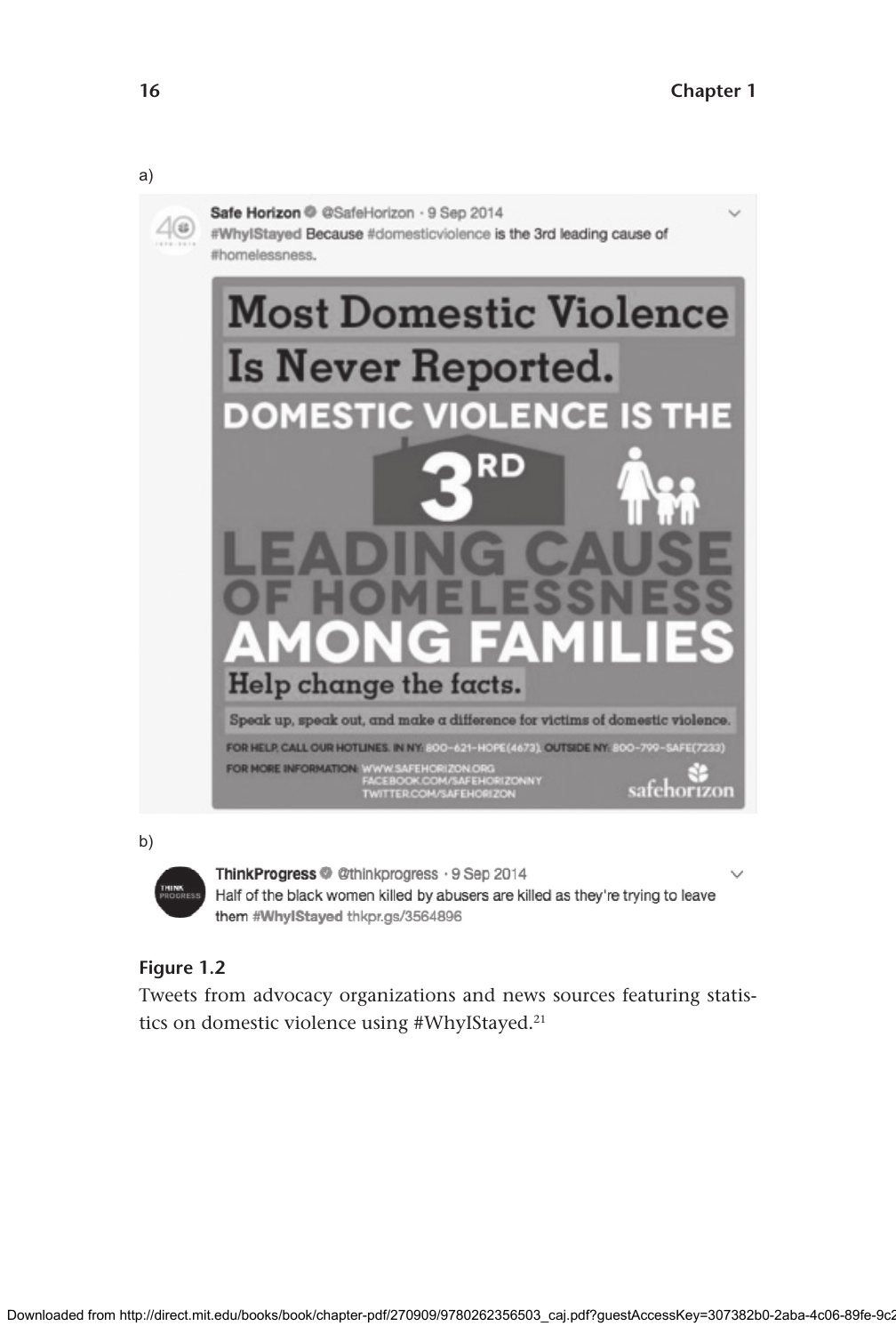various forms of physical violence and emotional and psychological manipulation they experienced from people they loved. The hashtag detailed stories of men threatening to kill themselves if the woman they abused left them, men sleeping on the floor in front of exit doors to prevent women from leaving their homes, tearful pleas, apologies, and promises, and a barrage of manipulative blaming in attempts to convince victims their abuse was deserved. In the case of the emotional and psychological violence that accompanies physical abuse, the #WhyIStayed hashtag illustrated that cultural victim-blaming narratives extend and model this violence. As @feministabulous tweeted, "It's not one day he hits you. It's everyday he works to make you smaller," and @juddlegum shared an infographic on the ways abusers exert power and control over their victims with his more than 250,000 followers (figure 1.3).

Together, #WhyIStayed messages demanded the public hear the stories of survivors of intimate partner violence and worked discursively through storytelling and data sharing to expand definitions of legitimate victimhood that have long excluded women who experience abuse in the private sphere. By the end of September, even *Fox News*'s "Social Buzz" segment had changed its tune, with an on-air reading of several tweets that included the hashtag. Several major news outlets covered the hashtag and featured survivors of intimate partner violence telling their own stories. In late October 2014 the NFL, Ray Rice's employer, tried to capitalize on the success of hashtag activism and recuperate its public image by using #NoMore in a public service campaign featuring league players offering messages about ending domestic abuse. That month feminist scholar and activist Beth Richie was recruited by the NFL to assist in coordinating an effort to address intimate partner violence within the league.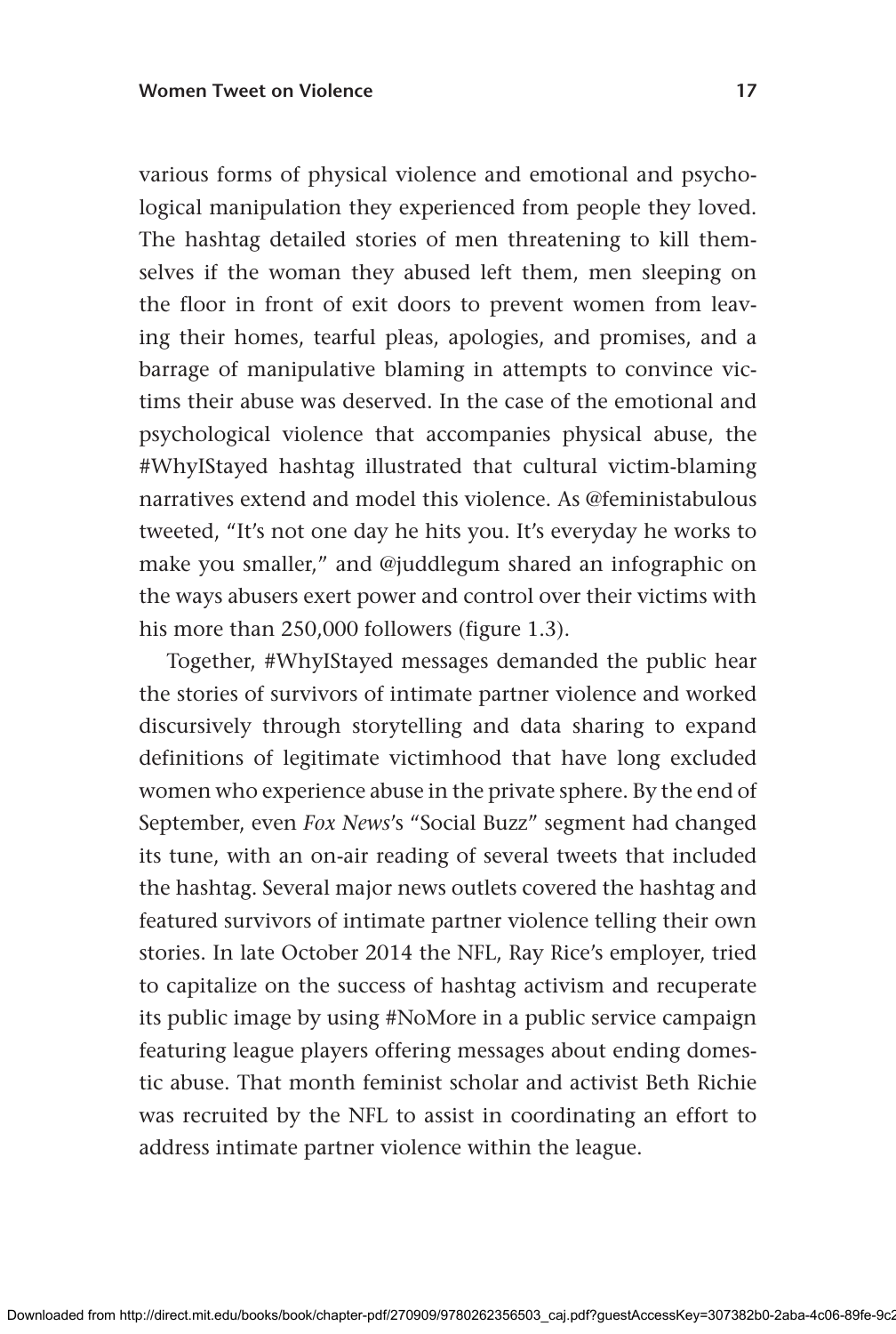

#WhylStayed infographic (via @marialiacalvo)



# **Figure 1.3**

Tweet from journalist Judd Legum signal-boosting information about intimate partner abuse using #WhyIStayed.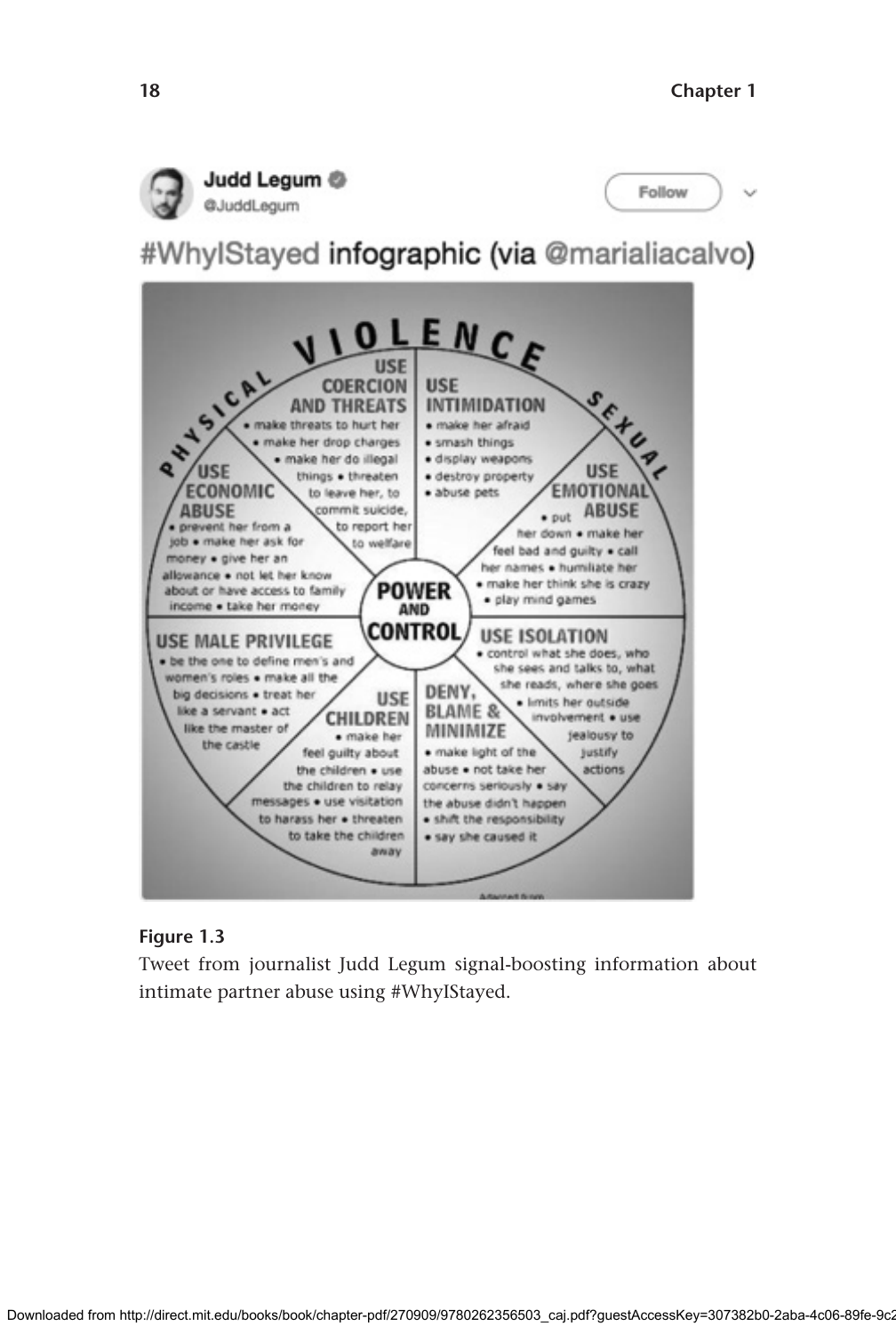# **#TheEmptyChair: The Scale of Violence**

#TheEmptyChair is unique among the hashtags discussed in this chapter as it is created not by a survivor of violence but by an ally, yet it was widely adopted by survivors. On July 27, 2015, *New York Magazine* ran a cover story that featured an image of thirty-five of comedian Bill Cosby's sexual assault and rape accusers who had come forward in the press to detail his decadesspanning predatory behavior. The powerful image shows the thirty-five women in the same position and the same chair looking out from the cover as if looking directly at the reader. Cover story authors Ella Ceron and Lainna Fader wrote that the empty chair at the end of the last row of women "signified the 11 other women who have accused Cosby of assault, but weren't photographed for the magazine. But it also represents the countless other women who have been sexually assaulted but have been unable or unwilling to come forward."22 The cover was so compelling that *New York Magazine*'s website crashed because of the overwhelming number of people accessing it.

Activist Bree Newsome and other Twitter users noted the visual power of the empty chair in the cover photo, and comedian and journalist Elon James White started the hashtag #The-EmptyChair by retweeting the cover image with the hashtag and the hashtag #BillCosby. Up to that point, the tweet had received only 321 retweets and 168 likes—but what White did next, as an ally, received far more attention. After receiving a direct message from a rape survivor that read, "I can't share my empty chair story bc I signed an NDA. needed the money more than justice, and he knew it #TheEmptyChair," White agreed to share the tweet anonymously. His public tweet of this direct message launched a wave of others, leading White to open his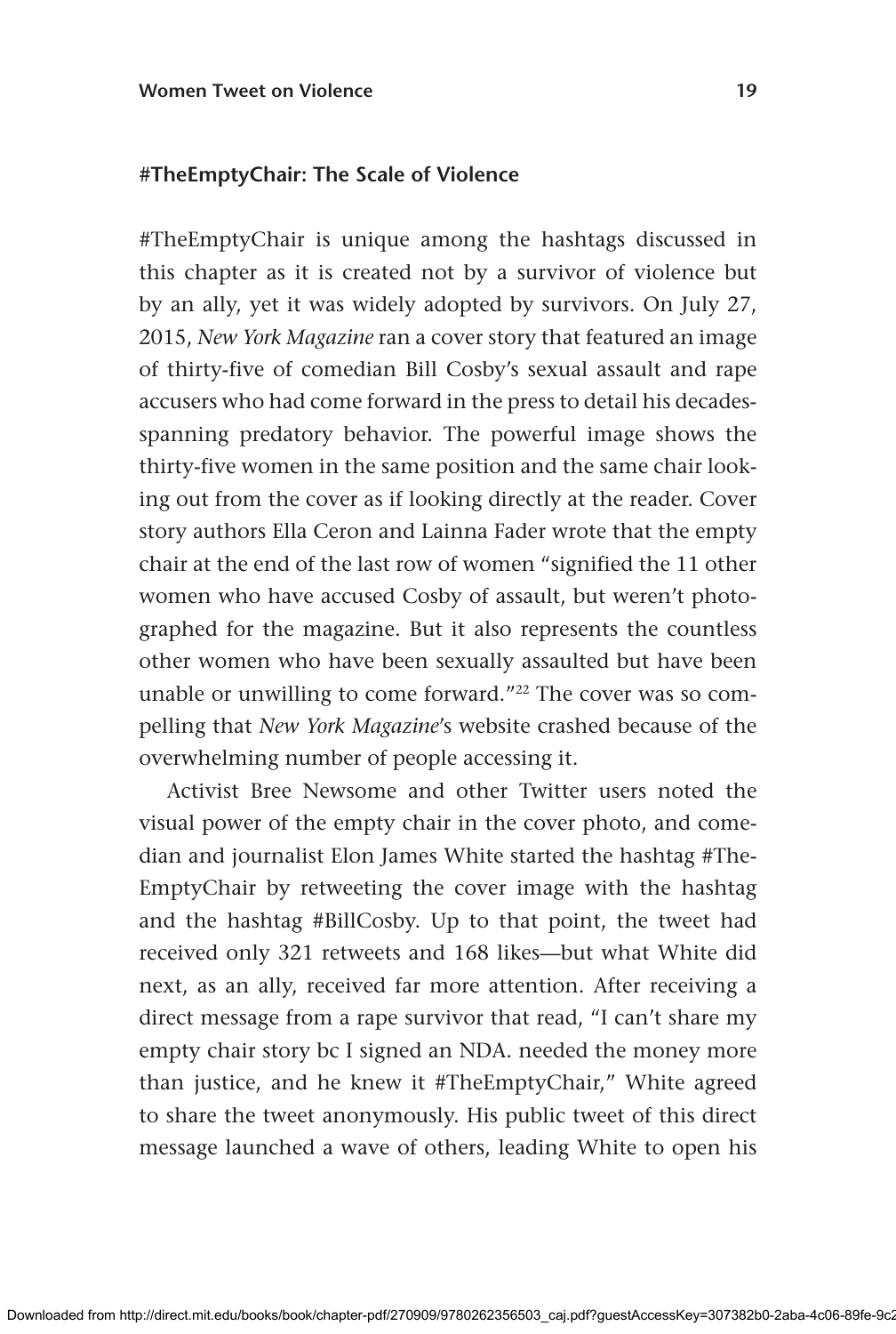Twitter inbox so that anyone could message him privately and he would post their story anonymously using his own Twitter handle. His tweets prompted the rapid proliferation of #The-EmptyChair, resulting in more than 40,000 tweets total. Our data include 4,275 tweets generated by 3,192 users connected by 3,551 retweets and mentions. Among the hashtags examined in this chapter, #TheEmptyChair proliferated the fastest, with nearly all the tweets (91 percent) posted in the three days following the July 27 *New York Magazine* story. The network was also disproportionately driven by a single user—almost 20 percent of all the tweets were authored by White or were retweets of his messages. White was retweeted more than three times as often as the next most-retweeted user. He used his Twitter platform, which includes 70,000+ followers, and the hashtag #TheEmptyChair to amplify the voices of hundreds of survivors who were too afraid to use their own Twitter handles. White's activism and the anonymous tweets he shared created solidarity among other Twitter users, who in turn shared their stories as well. White's visceral reaction to the messages he received, as exemplified by the tweets in figure 1.4, reveal the startling number of stories published over the course of several days.

#TheEmptyChair worked primarily to show the scale of sexual violence and the scale at which survivors are silenced. It did so through two types of discourse, one affirming belief in survivors and the value of women's experience regardless of when (or if) they come forward and the second calling attention to the often invisible scope of the problem. This discourse again served as a correction to mainstream narratives that victim-blame by suggesting that women's accounts of assaults, here because of time lags to reporting or the decision to remain anonymous, are unreliable. The discourse attached to this hashtag offered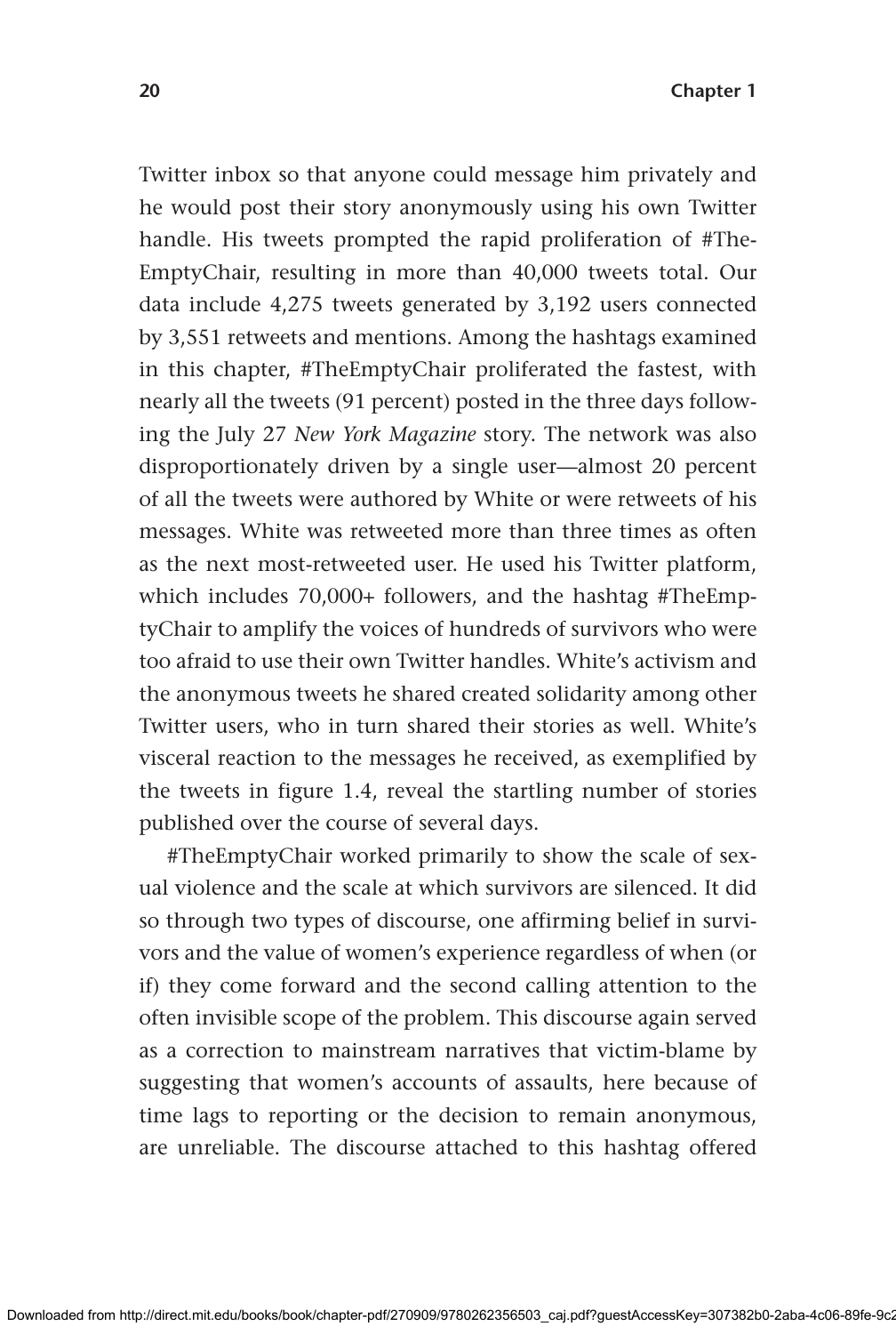

Follow

I may not get to every DM I got tonight. I WILL post EVERY story but even as we discussed #TheEmptyChair it didnt hit me like this. My god.

9:39 PM - 26 Jul 2015

b)



Elon James White ® Gelonjames



I said that Id post all day. I dont think I could finish if I posted NOTHING BUT these DMs. They will be posted all week.

# #TheEmptyChair

1:57 PM - 27 Jul 2015

# **Figure 1.4**

Elon James White reacting to #TheEmptyChair tweets being sent to him privately by direct message.

important nuance, noting that in light of how survivors are treated by the media, the legal system, and people affiliated with those who perpetrate violence against them, it is wholly understandable that they fear retribution and revictimization in the public sphere. White, for example, also tweeted, "What's fucking with me most is how many women, hell, how many women I KNOW that sit in #TheEmptyChair because of how we treat rape victims."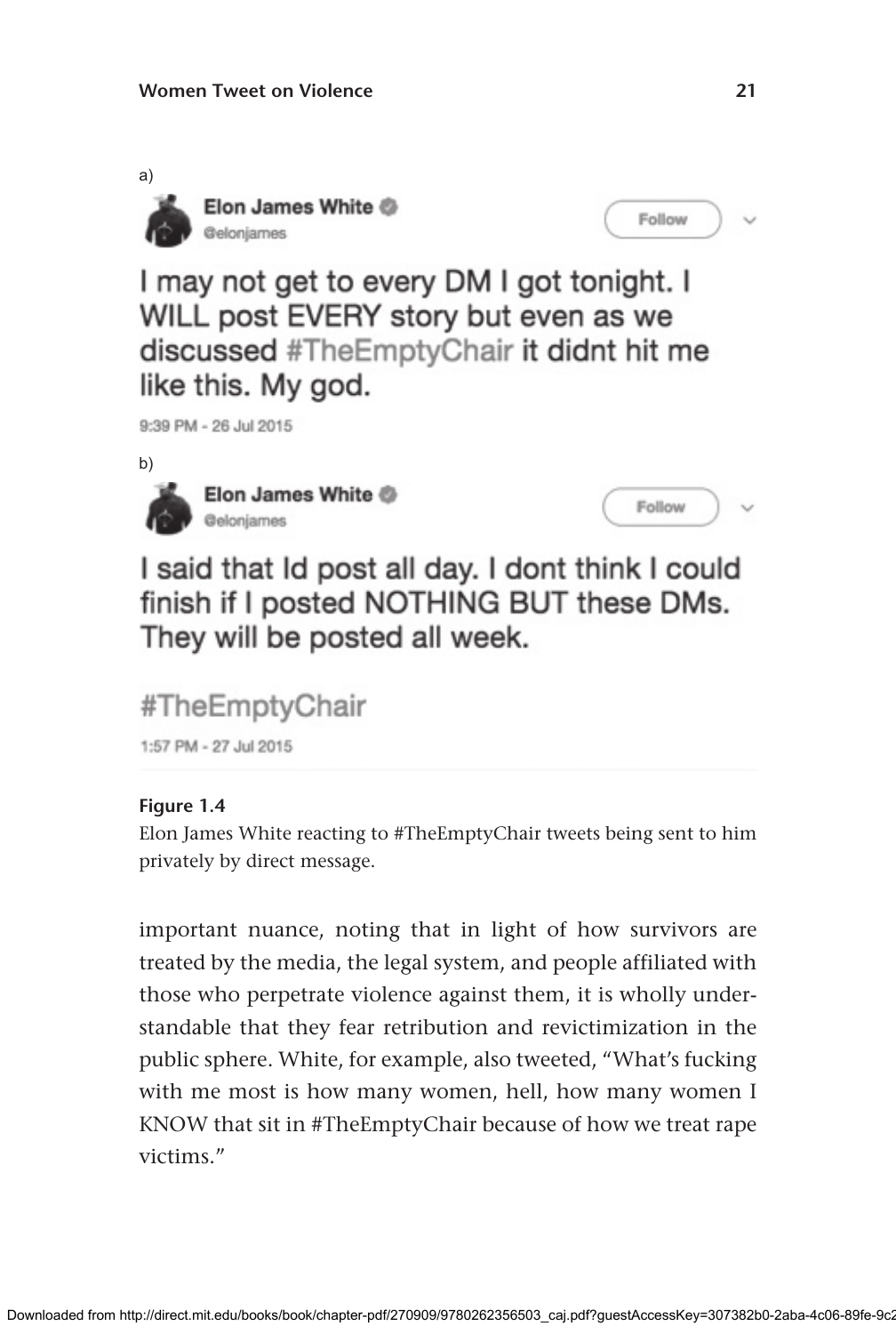**22 Chapter 1**

That countless women trusted Elon James White to share their stories anonymously despite his knowing their identities shows the close kinship in the network and the important work men can do as allies on issues related to violence against women. White carefully removed identifying information from screenshots of the messages he received, adding only the hashtag to the messages, choosing to let these anonymous women speak rather than speaking for or about their experiences.

Like #WhyIStayed, #TheEmptyChair reflected a noticeable diversity of users both part of and outside what is generally considered Feminist Twitter. The journalist Jamil Smith also served as an ally in the network, tweeting, "Do not wait for a man to speak to believe women who are already talking. Nothing to add. #TheEmptyChair." Trans activist Janet Mock, creator of #Girls-LikeUs, which we detail in chapter 3, tweeted, "#TheEmptyChair signals the women who couldn't come forward mostly b/c we, as a culture, wouldn't believe them." Journalist Emily Hauser shared a link to her own reporting on the prevalence of rape culture, noting, "Men have always known that you don't have to be beloved or famous to get away with rape: #TheEmptyChair." Writer and actress Pia Glenn offered simply, "It could be so many of us sitting in #TheEmptyChair." This group is representative of the diversity of engagement in #TheEmptyChair network.

On April 26, 2018, almost three years after the *New York Magazine* cover story that iconized the image of the empty chair, Cosby was found guilty on three counts of indecent assault—a mere scratch on the surface of the overall accusations he's faced but an enormously important cultural moment for women fearful that justice might never come. His conviction reenergized the hashtag #TheEmptyChair and prompted White to reflect on the experience. He tweeted that reading those 2015 tweets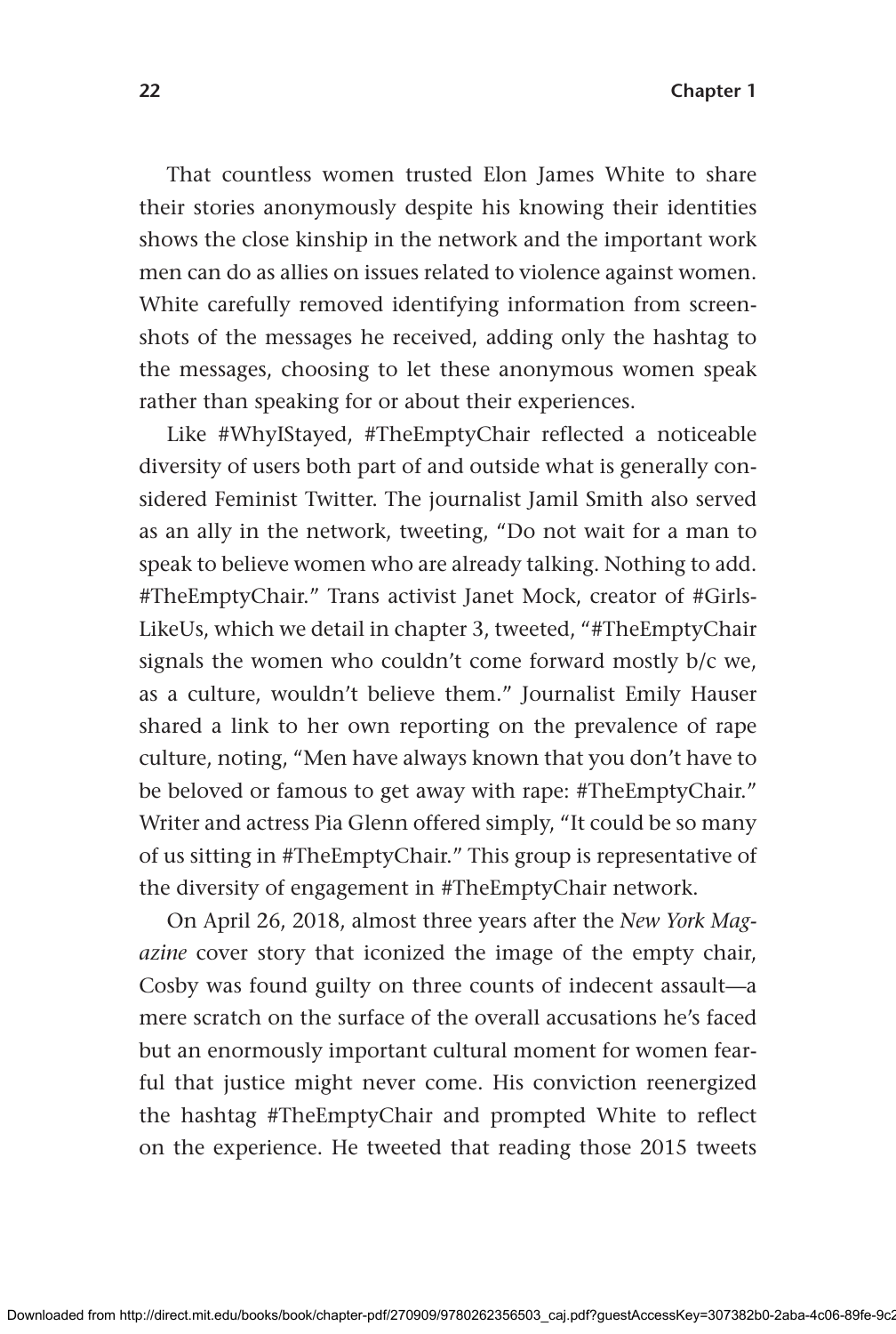#### **Women Tweet on Violence 23**



Elon James White @ @elonjames · 27 Jul 2015 A DM sent to me: #TheEmptyChair

I waited 3 1/2 years to report my rape. It's been over a year and a half and I've not heard a word from police.

SVU detectives refused to come out to speak to me because my case wasn't "urgent".

I waited because I was afraid of being treated EXACTLY the way I was treated when I reported.



Elon James White @ @elonjames - 26 Jul 2015 A DM sent to me: #TheEmptyChair

Thank you. I sit because he was my husband. Who would believe me? I could barely believe it myself. He was my husband.

c)



Elon James White @ @elonjames · 27 Jul 2015 A DM sent to me: #TheEmptyChair

#TheEmptyChair When you deploy to Afghanistan and the scariest part isn't being attacked by the Taliban... (1/2)

But by your military "brothers" and your bosses.

# **Figure 1.5**

Elon James White sharing #TheEmptyChair direct messages from his inbox with identifying information of senders removed to protect their identities.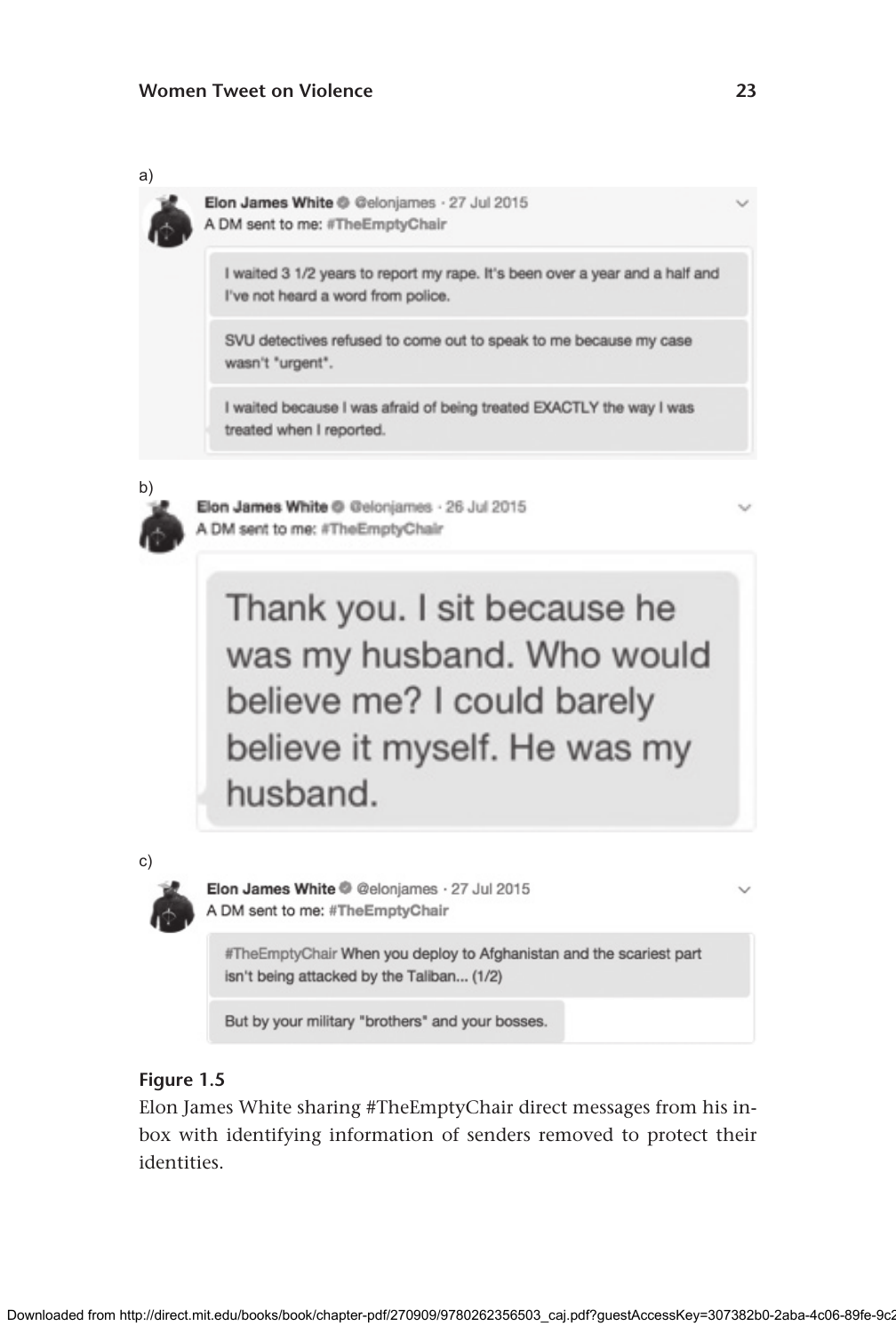from women survivors "destroyed my soul." He also added, "Even with #metoo happening there are so many women still in #TheEmptyChair. Folks out here worrying about the men's lives supposedly ruined while ignoring all the women who still can't come forward because of how society still blames them for their own assault."

White's allyship was incredibly successful in amplifying the voices of women who might otherwise have kept their stories to themselves. He used his platform to make space for survivors to tell their own stories without talking over them or sanitizing their sentiments. His useful intervention in the deployment and proliferation of the hashtag differs from the hashtag use of allies explored in chapter 6 because he simply never centered his own experiences.

# **#MeToo: The Tipping Point of Visibility**

White's recent nod to the connection between #MeToo and #TheEmptyChair is important because it shows that these hashtags create a discernible genealogy that has important cultural resonances. #MeToo is also unique because it was an activist campaign before it was a hashtag. Sexual assault activist Tarana Burke started Me Too in 2007 to provide women and girls the opportunity to connect with other survivors. Through her nonprofit Just Be Inc., Burke has long created opportunities for women to share their stories of survival and access the support they need. However, her work was almost erased with the adoption of #MeToo in hashtag form by actress Alyssa Milano.

On October 15, 2017, Milano responded to the growing discourse about sexual violence in Hollywood initially sparked by actresses coming forward about producer Harvey Weinstein's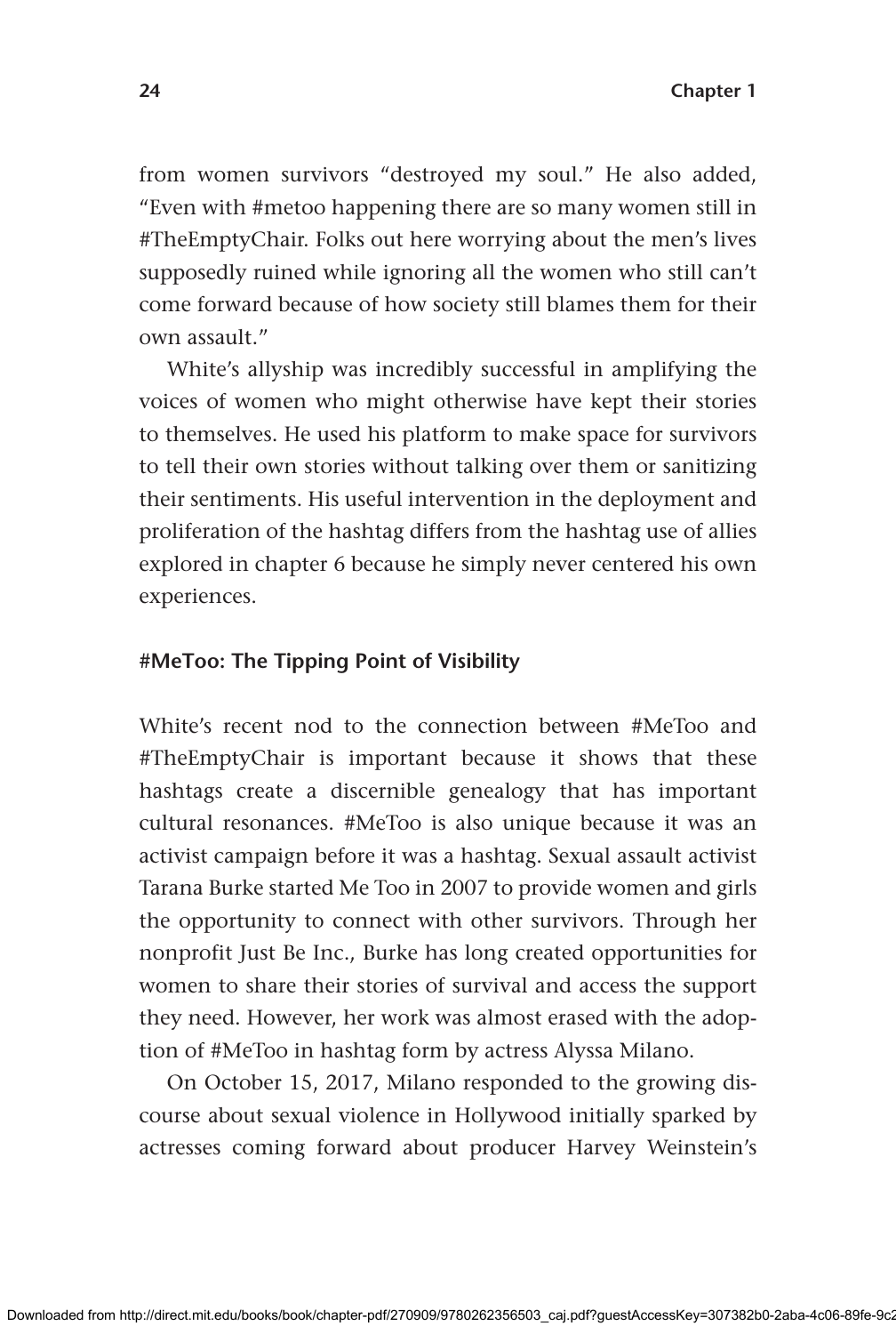serial predatory behavior. Milano tweeted "If you've been sexually harassed or assaulted write 'me too' as a reply to this tweet." Milano's tweet, as we write, has more than 50,000 likes. The difference in magnitude between Elon James White's initial call to acknowledge #TheEmptyChair and Milano's reintroduction of #MeToo is explained in part by the evolution of hashtags as a successful vehicle for movement building—in addition to the significantly larger number of followers Milano and other celebrities who picked up and legitimized #MeToo share.

Further, the gender and racial politics of these hashtags and the communities from which they sprang tells another part of the story. Notably, Black women had been speaking up about Cosby's sexual violence for decades, but their voices were not heard. It was not until another Black male comedian, Hannibal Buress, called Cosby a "rapist" during a 2014 standup show that many in the mainstream discovered the story.<sup>23</sup> Women noted at the time that stories about Cosby's behavior were frequently shared by them without similar mainstream controversy or interest. Thus Elon James White's 2015 act of solidarity with #TheEmptyChair was all the more powerful as it exposed a reality first laid bare by the response to Buress—that Black men who were seen as Cosby's in-group and who carried the benefits of credentialed masculinity were able to propel the conversation forward in ways that women previously could not. Similarly, Alyssa Milano, a wealthy, famous white woman, was able to garner a level of attention for #MeToo that none of the other hashtags discussed in this chapter enjoyed. Yet there is no doubt that without these prior hashtags, the conversation that empowered even the most privileged women to reveal acts of violence perpetrated against them would not have been as easily received.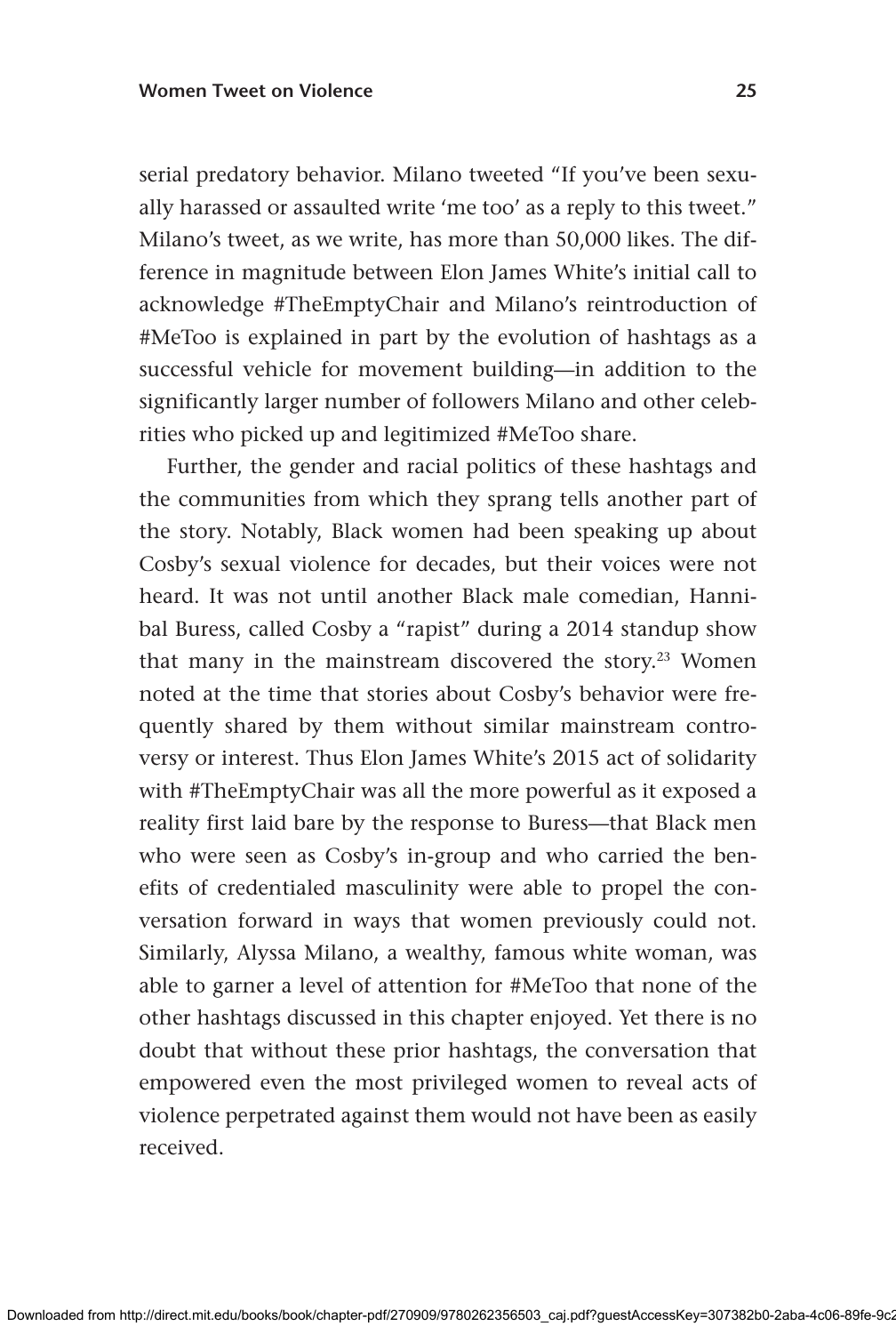**26 Chapter 1**

Both #TheEmptyChair and #MeToo illustrate the power of cross-identity solidarities as White continues to use his platform to share the voices of women survivors and Milano quickly sought to align with Burke in orchestrating the next moves for #MeToo. After an immense amount of press around #MeToo, thanks to the high-profile identities of many of the actresses who came forward with stories about Weinstein, Burke and other longtime women of color activists partnered with Hollywood actresses and started a new campaign using the hashtag #TimesUp, putting men and other perpetrators on notice that time was up for them to keep getting away with their abusive behaviors. At the January 2018 75th Golden Globe Awards, A-list actresses invited Burke and fellow women's rights activists onto the red carpet, where they donned all Black and spoke out about the need for significant changes not only in the entertainment industry but among all industries in which women are sexually exploited under the guise of naturalized labor conditions.24

The primary frame of #MeToo is one of solidarity and an insistence that stories about the personal are systemic and political. In their #MeToo stories, women speak to mainstream media, to patriarchal establishments, and directly to one another as a form of community building that works to alleviate the risk and fear associated with coming forward that #TheEmptyChair so eloquently illustrated. As with #YesAllWomen, much more scholarly and media attention has been paid to #MeToo than to the other hashtags we examine here, in large part because of the high-profile status of the celebrities connected to it, but we argue that the #MeToo boon was made possible by its predecessors and by the digital labor, consciousness raising, and alternative storytelling done by #YesAllWomen, #SurvivorPrivilege,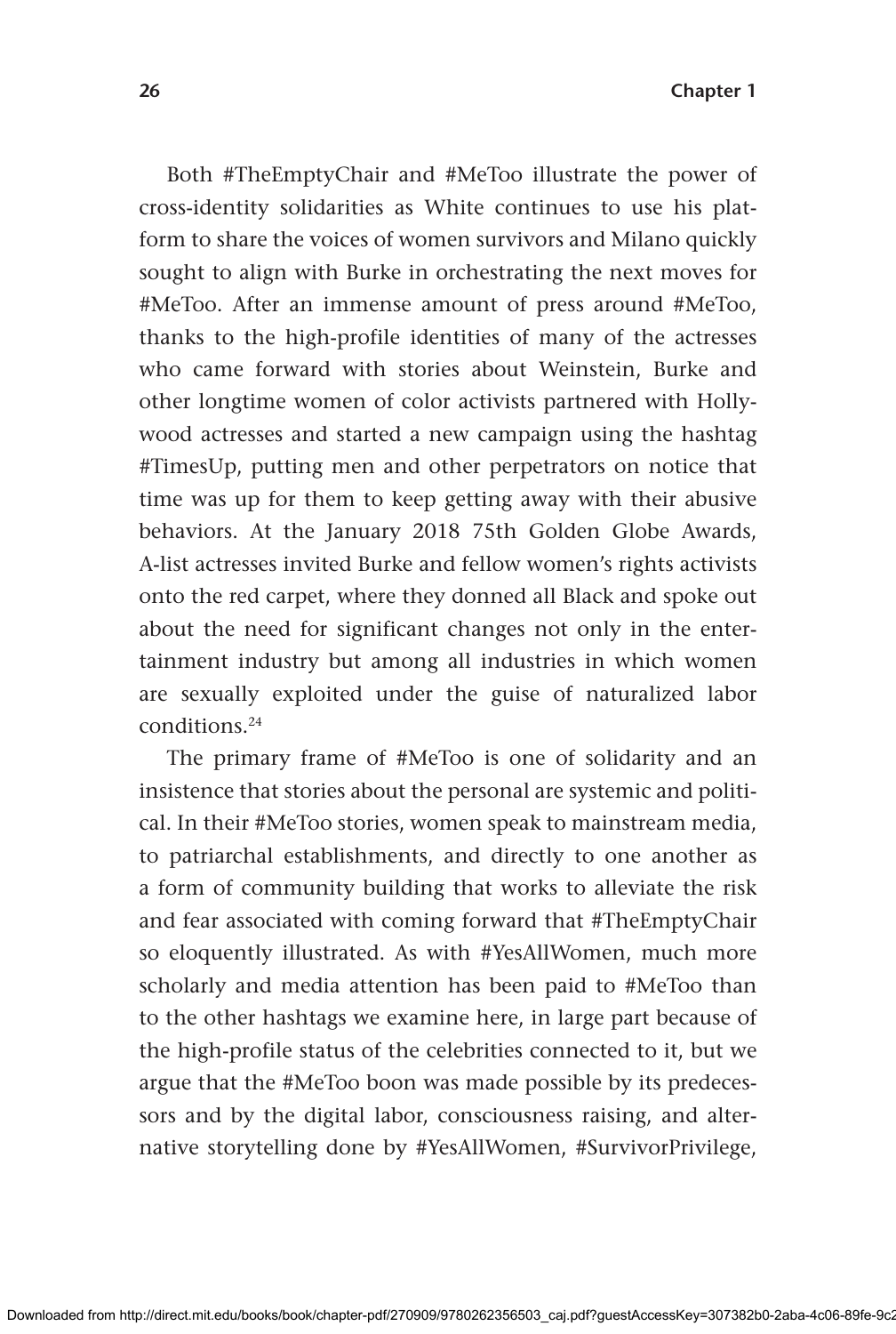#WhyIStayed, #TheEmptyChair, and many other hashtags and conversations about gendered violence that were pushed into visibility by women and their allies on Twitter.

#### **The Personal Hashtag Is Political**

Ultimately these hashtags are embodiments of the feminist demand that "the personal is political," and illustrate how storytelling on Twitter raises consciousness, creates solidarity, promulgates new cultural narratives, and articulates demands for change. What has become known as the "#MeToo moment" was not so much a moment but a loud chorus of voices that had for years been using Twitter and other social networks to tell the stories about women's experiences with violence that were not and had not been told in mainstream media, by politicians, or by most journalists. In these networks, unlike in most other public spaces, women told their own stories, women were believed, male allies helped elevate women's voices, and women—experts in their own lives—added nuance to the all too often oversimplified and inaccurately reported systemic issues of gender, violence, and victimhood.

Each hashtag, from #YesAllWomen to #MeToo, did different work as part of a larger movement, creating cultural interventions in response to particular news stories and events that reached the public sphere. This shows the adaptability of digital feminism and the power of Twitter to be utilized beyond its initial social media purpose. As this chapter illustrates, these hashtags provided a source of discursive and collective energy that catalyzed both online and offline movement work, leading to powerful cultural repercussions and, yes, change. Since the hashtagification of #MeToo, Harvey Weinstein has been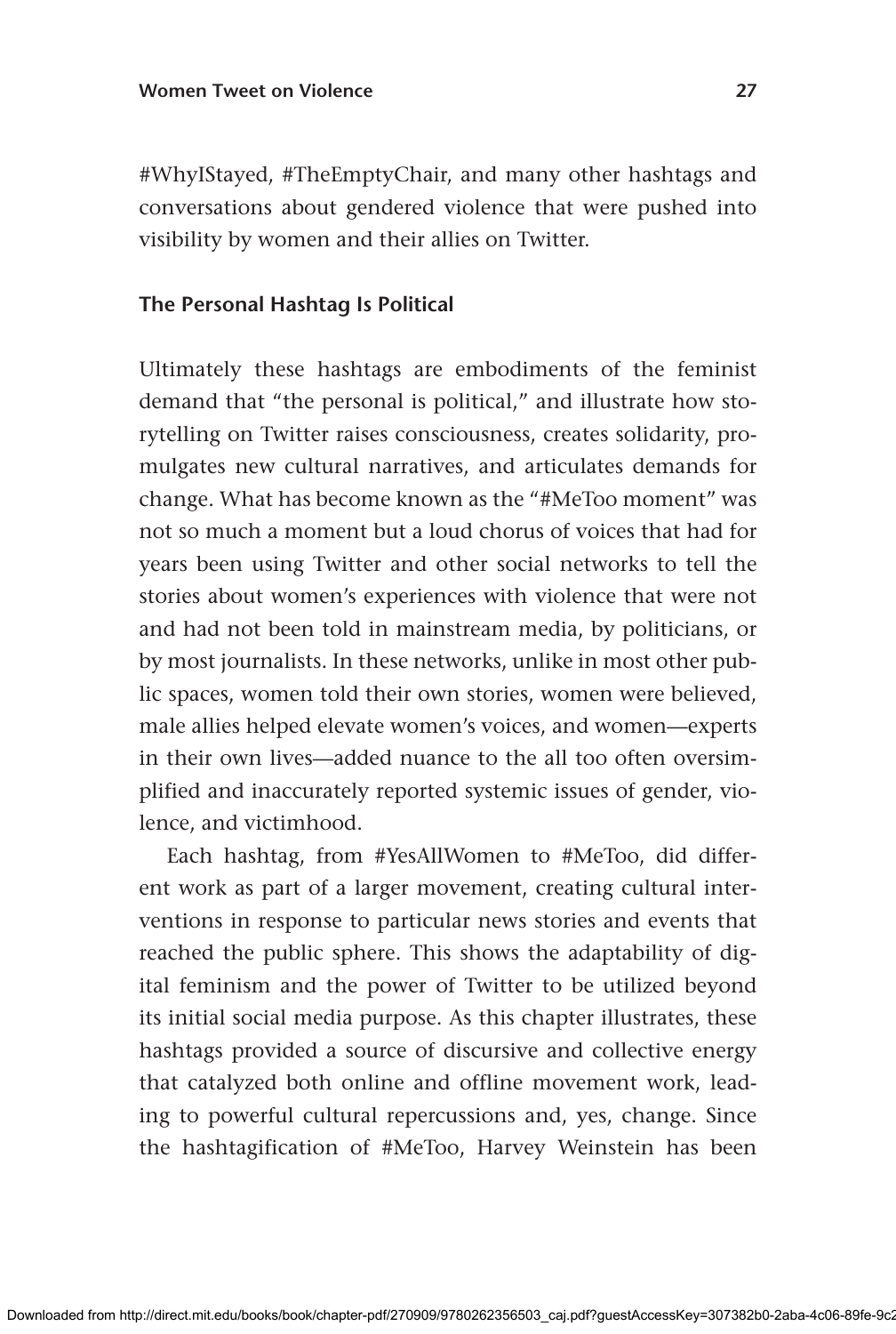removed from his organization, as has his name, and he has been charged with multiple counts of rape and sexual misconduct in the Manhattan Supreme Court.<sup>25</sup> #MeToo has also been taken up by women in countries such as China that lack the protected freedoms of expression we enjoy in the United States. As Leta Hong Fincher has documented, the #RiceBunny hashtag is widely used by Chinese feminists to get around the nation's censorship of #MeToo after innovative users began employing the emojis for a bowl of rice (phonetically pronounced "*mi*") and a rabbit (phonetically pronounced "*tu*") on the popular social media platform Weibo.26

In addition to the growing number of celebrity men who have been implicated by #MeToo, the repercussions have also had an impact on men in academia and politics. The feminist sociologist Michael Kimmel was accused of #MeToo misconduct when he was on the precipice of receiving a lifetime achievement award for his role in the field at the 2018 annual American Sociology Association conference.<sup>27</sup> Brett Kavanaugh, the Trump administration's 2018 nominee for Supreme Court justice, was accused of sexually assaulting Christine Blasey Ford. Dr. Blasey Ford, an initially lone voice, evoked Anita Hill's experience with sexual harassment at the hands of a nominated and eventually seated Supreme Court justice, Clarence Thomas. As reporters attempted to compare the stories and potential outcomes of the Kavanaugh and Thomas hearings, race and the social climate created by #MeToo were noted as important difference in these two cases. While Kavanaugh was ultimately confirmed even after two more women came forward, the ferocity of the resistance was unparalleled. Tracie Cheng invigorated the growing protests with her visual rendering of Kavanaugh in Obama's red,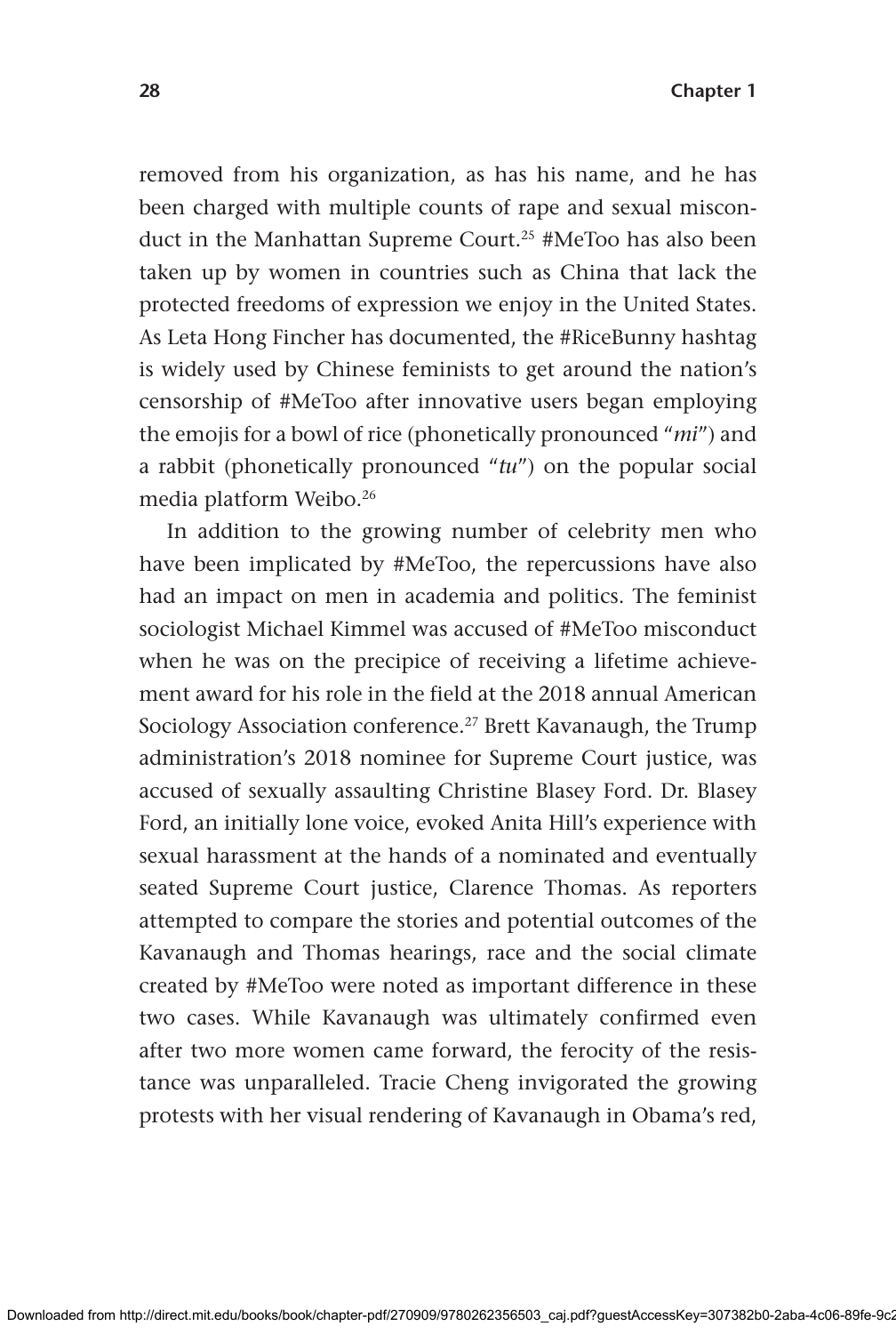white, and blue HOPE posters, replacing the header with the text "Kava" and "NOPE," accompanied by the hashtag #StopKavanaugh. The image went viral, and #KavaNope and derivatives such as #KavaNo and #KavaNah helped further the feminist fury.<sup>28</sup> Though these actions did not stop Kavanaugh's confirmation, they did demonstrate the power of feminist organizing both on- and offline.